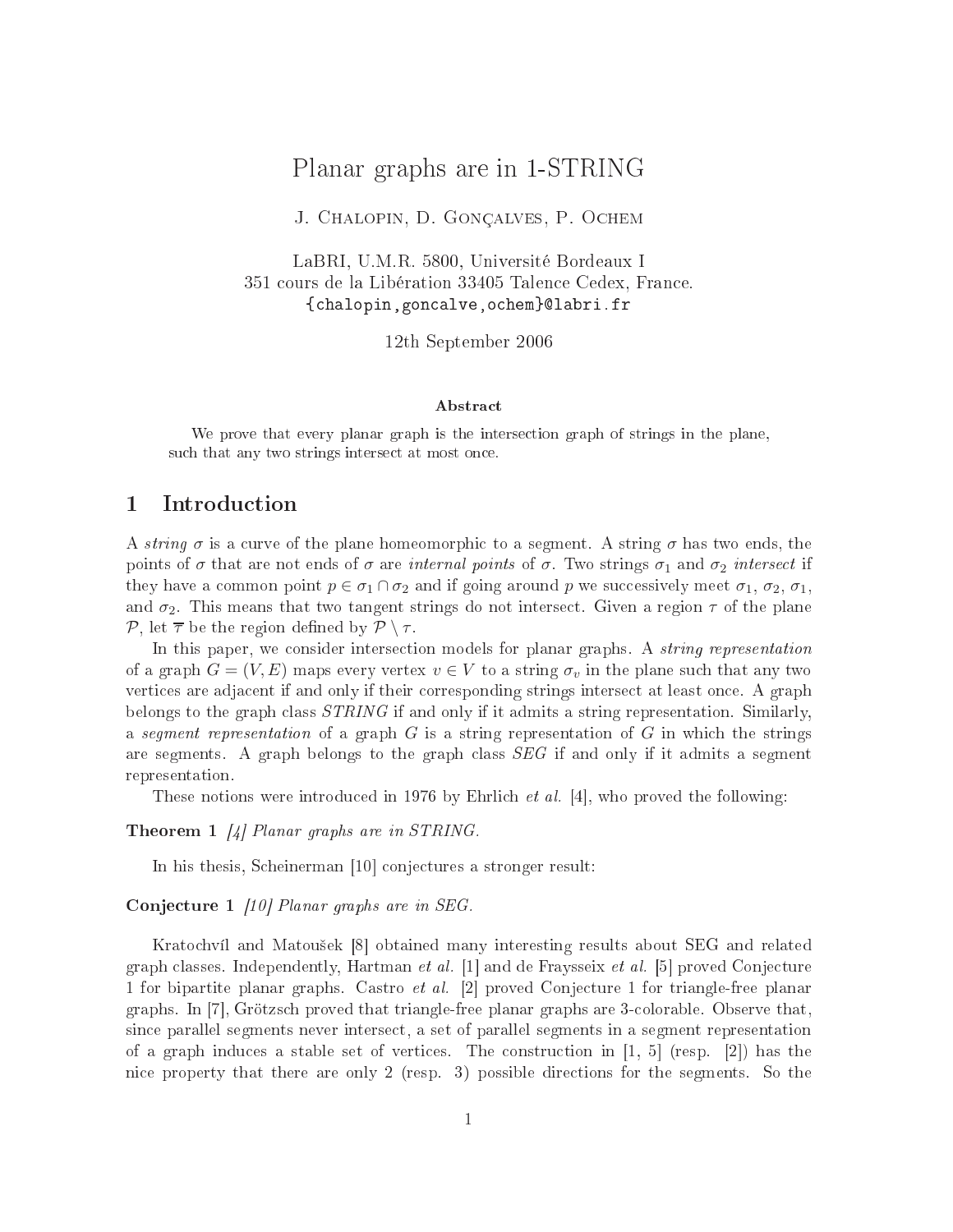construction induces a 2-coloring (resp. 3-coloring) of  $G$ . In [11], West proposed a stronger version of Conje
ture 1 in whi
h only 4 dire
tions are allowed.

Notice that two segments intersect at at most one point, whereas in the construction of Theorem 1, strings may interse
t twi
e. We make another step towards Conje
ture 1 by proving that every planar graph admits a 1-string representation, that is a string representation such that any two strings intersect at most once. A graph belongs to the graph class 1-STRING if and only if it admits a 1-string representation.

Theorem 2 Planar graphs are in 1-STRING.

This answers an open problem of Ossona de Mendez and de Fraysseix [9], which was also mentionned by Krato
hvíl.

#### $\overline{2}$ 2 Preliminaries

#### 2.1Restri
tion to triangulations

Lemma 1 Every planar graph is the indu
ed subgraph of some planar triangulation.

**Proof.** Let G be a planar graph embedded in the plane, i.e. a plane graph. The graph  $h(G)$  is obtained from G by adding in every face f of G a new vertex  $v_f$  adjacent to every vertex incident to f in G. Notice that  $h(G)$  is also a plane graph and that G is an induced subgraph of  $h(G)$ . Moreover  $h(G)$  is connected,  $h(h(G))$  is 2-connected, and  $h(h(h(G)))$  is a triangulation.  $\square$ 

Since 1-STRING is a graph class defined by an intersection model, it is closed under taking induced subgraphs. By Lemma 1, it is thus sufficient to prove Theorem 2 for triangulations.

#### 2.2Definitions

In an embedded planar graph  $G$ , the unbounded face of  $G$  is called the *outer-face* and every other face of G is an *inner-face* of G. Given an embedded planar graph  $G$ , an *outer-vertex* (resp. *outer-edge*) of G is a vertex (resp. edge) of G incident to the outer face. The other vertices (resp. edges) of G are called *inner-vertices* (resp. *inner-edges*) of G. The set of outer-vertices (resp. outer-edges, inner-vertices, and inner-edges) of G is denoted by  $V_o(G)$ (resp.  $E_o(G)$ ,  $V_i(G)$ , and  $E_i(G)$ ). A near-triangulation is a planar graph in which all the inner-faces are triangles. An edge uv is a *chord* of some near-triangulation T if u and v are outer-vertices of  $T$  and  $uv$  is an inner-edge.

**Definition 1** Let  $G = (V, E)$  be a graph with a 1-string representation  $\Sigma$ . Given a triplet  $(a, b, c)$  of vertices of G, an  $(a, b, c)$ -region  $\rho$  is a region of the plane homeomorphic to the disk and such that (see Figure 1):

- for any vertex  $v \neq a$ , b, and c we have  $\rho \cap \sigma_v = \emptyset$
- $\rho \cap \sigma_a \cap \sigma_b = \emptyset$ ,  $\rho \cap \sigma_b \cap \sigma_c = \emptyset$ , and  $\rho \cap \sigma_c \cap \sigma_a = \emptyset$ ,
- $\rho \cap \sigma_b$  and  $\rho \cap \sigma_c$  are connected,
- $\rho \cap \sigma_a$  has two components,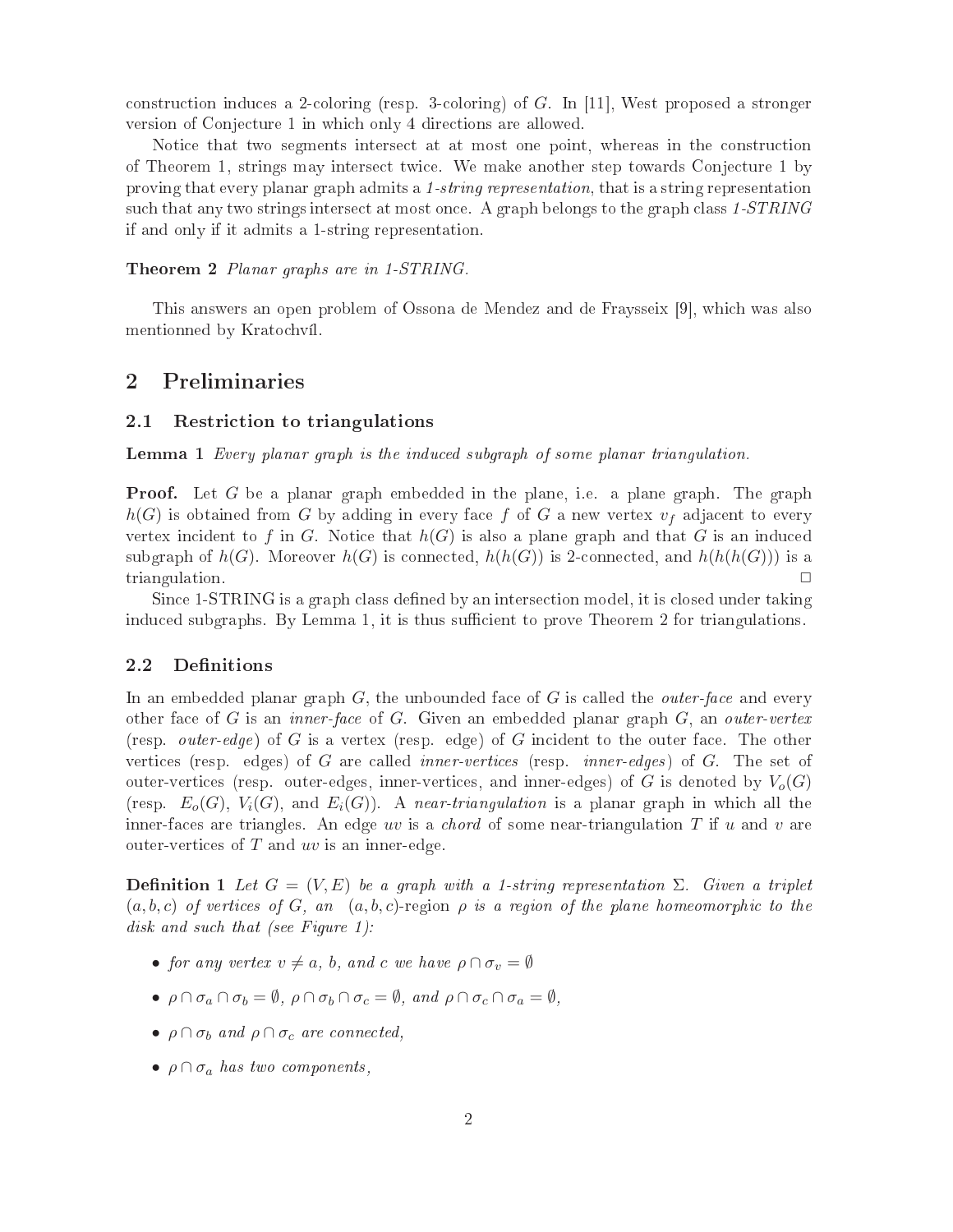- $|\rho \cap \sigma_a| = 3$ ,  $|\rho \cap \sigma_b| = 2$ , and  $|\rho \cap \sigma_c| = 2$ ,
- in the boundary of  $\rho$  we successively intersect  $\sigma_a$ ,  $\sigma_a$ ,  $\sigma_b$ ,  $\sigma_b$ ,  $\sigma_c$ ,  $\sigma_a$ , and  $\sigma_c$ .



Figure 1: An  $(a, b, c)$ -region  $\rho_{abc}$ .

Note that according to this definition, in an  $(a, b, c)$ -region  $\rho$ , one end of the string  $\sigma_a$  is in  $\rho$ . When the vertices a, b, and c are not mentionned, we call these regions face-regions. Notice that by definition, an  $(a, b, c)$ -region, an  $(a, c, b)$ -region, a  $(b, a, c)$ -region, a  $(b, c, a)$ region, a  $(c, a, b)$ -region, and a  $(c, b, a)$ -region are pairwise distinct. An region  $\tau$  of the plane cannot be an  $(a, b, c)$ -region and a  $(c, b, a)$ -region for example. A region  $\rho$  of the plane is an  $\{a, b, c\}$ -region if it is an  $(a, b, c)$ -region, an  $(a, c, b)$ -region, a  $(b, a, c)$ -region, a  $(b, c, a)$ -region, a  $(c, a, b)$ -region, or a  $(c, b, a)$ -region.

**Definition 2** A strong 1-string representation of a near-triangulation T is a pair  $(\Sigma, R)$  such that:

- (1)  $\Sigma$  is a 1-string representation of T,
- $(2)$  R is a set of disjoint face-regions such that for every inner-face abc of T, R contains an  ${a, b, c}$ -region.

**Definition 3** A partial strong 1-string representation of a near-triangulation  $T$  is a triplet  $(\Sigma, R, X)$  such that

- (1)  $\Sigma$  is a 1-string representation of  $T \setminus X$  where  $X \subseteq E_o(T)$  is a set of outer-edges,
- (2) R is a set of face-regions such that for every inner-face abc of T, R contains an  $\{a, b, c\}$ . region.

Note that in a partial strong 1-string representation  $(\Sigma, R, X)$  of a near-triangulation T. some outer-edges of T do not appear as intersections of two strings of  $\Sigma$ , but for each inner-face of  $T$ , there is a corresponding face-region in  $R$ .

**Definition 4** A separating 3-cycle C of an embedded near-triangulation T is a cycle of length 3 such that some vertices of T lie inside C whereas other vertices are outside.

It is well known that a triangulation is 4onne
ted if and only if it ontains no separating 3-cycle.

**Definition 5** A W-triangulation is a 2-connected near-triangulation containing no separating  $3-cycle.$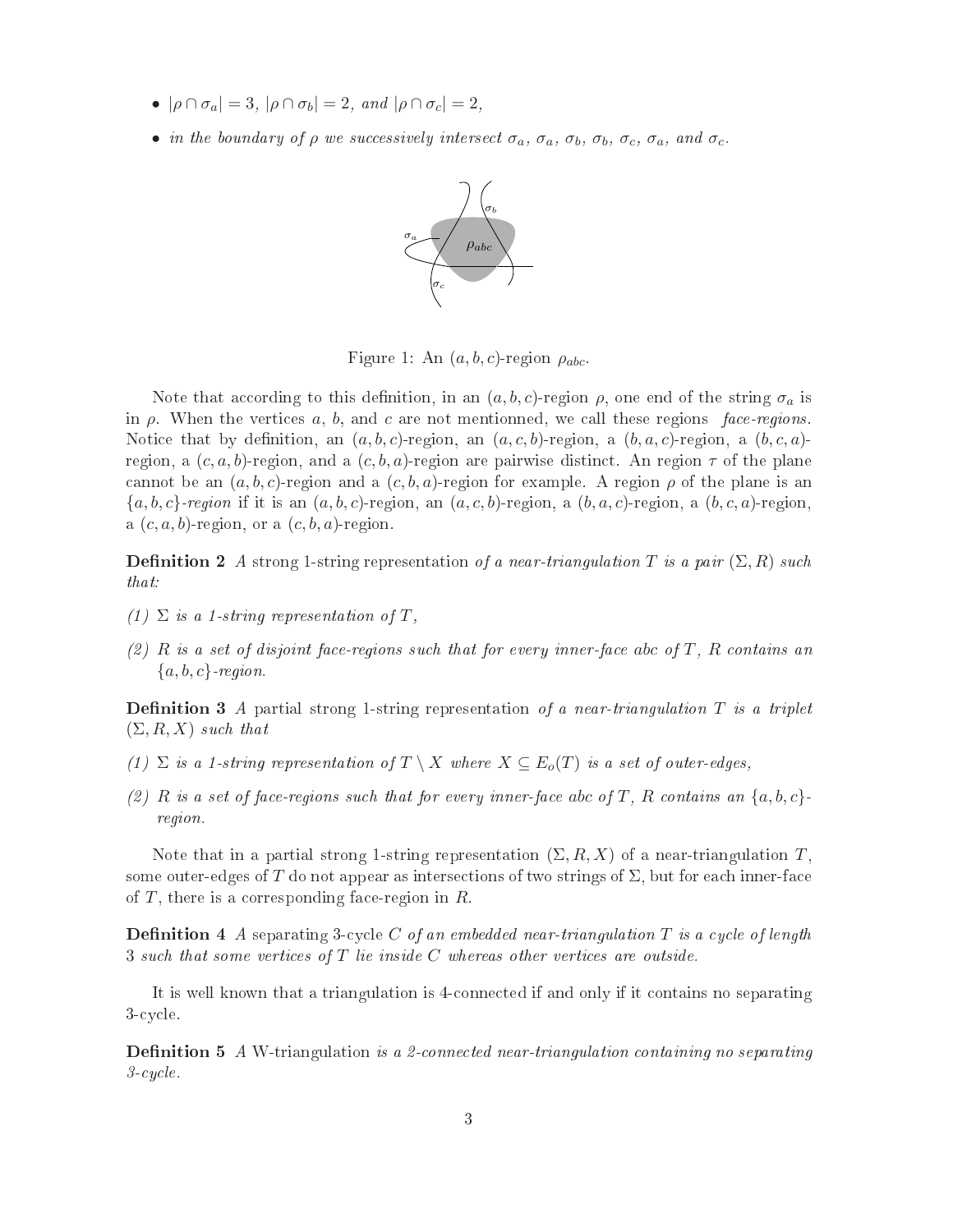In particular, any 4-connected triangulation is a W-triangulation. Notice that a Wtriangulation has no cut vertex, so its outer-edges induce a cycle. The following lemma gives a sufficient condition for a subgraph of a W-triangulation  $T$  to be a W-triangulation.

**Lemma 2** Let T be a W-triangulation and consider a cycle C of T. The subgraph defined by C and the edges inside C (according to the embedding of  $T$ ) is a W-triangulation.

**Proof.** Consider the near-triangulation  $T'$  induced by some cycle C of T and the edges inside C. By definition, T has no separating 3-cycle and consequently T' does not have any separating 3-cycle. It is then sufficient to show that  $T'$  is 2-connected, i.e. T does not have any cut vertex. Consider a vertex  $v$  of  $T$ , all the faces incident to  $v$  are triangles, except at most one (the outer face). Consequently, there exists a path that contains all the neighbors of v, and so  $T \setminus v$  is connected.

**Definition 6** A W-triangulation  $T$  is 3-bounded if the outer-boundary of  $T$  is the union of three paths  $(a_1, \ldots, a_p)$ ,  $(b_1, \ldots, b_q)$ , and  $(c_1, \ldots, c_r)$  that satisfy the following conditions (see Figure 2):

- $a_1 = c_r$ ,  $b_1 = a_p$ , and  $c_1 = b_q$ .
- the paths are non-trivial, i.e.  $p \geq 2$ ,  $q \geq 2$ , and  $r \geq 2$ .
- there exists no chord  $a_i a_j$  (resp.  $b_i b_j$ ,  $c_i c_j$ ), i.e. an edge  $a_i a_j$  (resp.  $b_i b_j$ ,  $c_i c_j$ ) with  $1 < i+1 < j \leq p$  (resp.  $1 < i+1 < j \leq q$ ,  $1 < i+1 < j \leq r$ ).

This 3-boundary of T will be denoted by  $(a_1, \ldots, a_p)$ - $(b_1, \ldots, b_q)$ - $(c_1, \ldots, c_r)$ .



Figure 2: 3-boundary of  $T$ .

In the following, we will use the order on the three paths and their directions, i.e.  $(a_1, \ldots, a_p)$ - $(b_1,\ldots,b_q)\cdot(c_1,\ldots,c_r)$  will be different from  $(b_1,\ldots,b_q)\cdot(c_1,\ldots,c_r)\cdot(a_1,\ldots,a_p)$  and  $(a_p,\ldots,a_1)$ - $(c_r, \ldots, c_1)$ - $(b_q, \ldots, b_1)$ . The following property describes the shape of a partial strong 1-string representation of a 3-bounded W-triangulation.

**Property 1** A W-triangulation T, 3-bounded by  $(a_1, \ldots, a_p)$ - $(b_1, \ldots, b_q)$ - $(c_1, \ldots, c_r)$ , admits a partial strong 1-string representation  $(\Sigma, R, X)$  contained in a region  $\tau$  ( $\Sigma \cup R \subset \tau$ ) that satisfies the following properties:

- (a)  $X = E_o(G) \setminus \{a_1a_2\},\$
- (b)  $\tau$  is a region of the plane homeomorphic to the disk,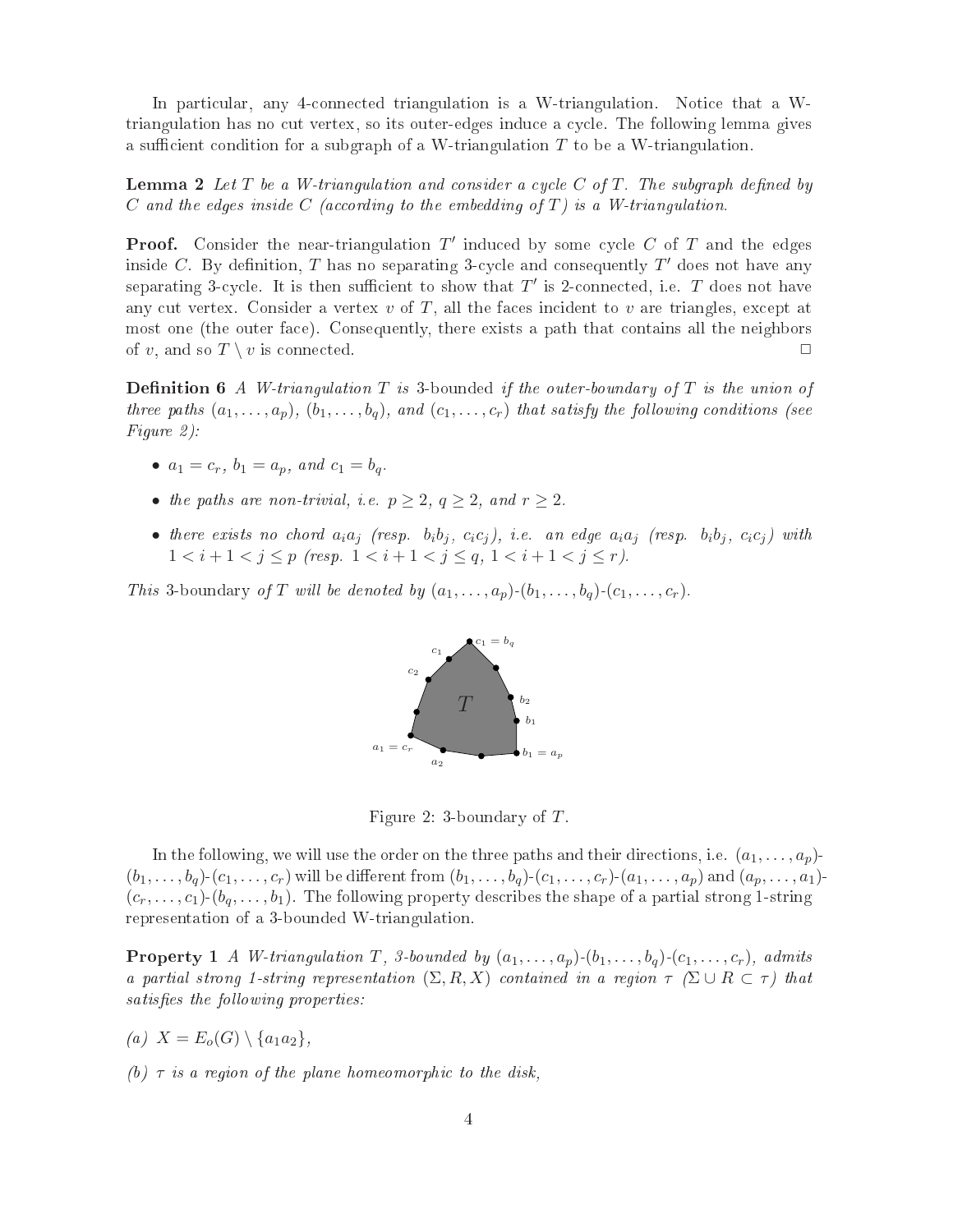- (c) for each inner-vertex v, the intersection of  $\sigma_v$  with the boundary of  $\tau$  is empty,
- (d) for each outer-vertex v, the intersection of  $\sigma_v$  with the boundary of  $\tau$  is a set containing at most two specific points, the ends of  $\sigma_v$ ,
- (e) in the boundary of  $\tau$  we successively meet the ends of  $\sigma_{a_2}, \sigma_{a_3}, \ldots, \sigma_{a_p}, \sigma_{b_1}, \ldots, \sigma_{b_q}, \sigma_{c_1}, \ldots, \sigma_{c_r}$ .

Notice that for condition  $(e)$ , we do not precise whether the boundary is traversed clockwise or anticlockwise. This is not necessary since by an axial symmetry of  $(\Sigma, R, X)$  we obtain  $(\Sigma', R', X)$  which has the same properties as  $(\Sigma, R, X)$  with respect to the opposite direction. Note that since  $a_p = b_1$ ,  $b_q = c_1$ , and  $c_r = a_1$ , both ends of  $\sigma_{b_1}$  and  $\sigma_{c_1}$  lie on the boundary of  $\tau$ , but it is not the case for  $\sigma_{a_1}$ .



Figure 3: Property 1

Due to its length, the proof of Property 1 is in Appendix A.

### 3 Proof in the general ase

**Theorem 3** Each embedded triangulation T admits a strong 1-string representation  $(\Sigma, R)$ .

**Proof.** We prove this result by induction on the number of separating 3-cycles. Notice that any triangulation T is 3-connected, and that if T has no separating 3-cycle, then T is 4connected and is a W-triangulation. Consequently, if  $T$  is a 4-connected triangulation whose outer-vertices are a, b, and c, then T is a 3-bounded W-triangulation and  $(a, b)$ - $(b, c)$ - $(c, a)$  is a 3-boundary of T. By Property 1, T admits a partial strong 1-string representation  $(\Sigma, R, X)$ , with  $X = \{bc, ca\}$ , that is contained in a region  $\tau(\Sigma \cup R \subset \tau)$ . Furthermore, in the boundary of  $\tau$  we successively meet the ends of  $\sigma_b$ ,  $\sigma_b$ ,  $\sigma_c$ ,  $\sigma_a$ . To obtain a strong 1-string representation of T, it is sufficient (since  $X = \{bc, ca\}$ ) to extend  $\sigma_a, \sigma_b$ , and  $\sigma_c$  outside of  $\tau$  in order to obtain an intersection with  $\sigma_a$  and  $\sigma_c$  and with  $\sigma_b$  and  $\sigma_c$ , as depicted on Figure 4.

Suppose now that  $T$  is a triangulation that contains at least one separating 3-cycle. Consider a separating 3-cycle  $(a, b, c)$  such that there is no separating 3-cycle in the subgraph T' that lies inside the cycle  $(a, b, c)$  (according to the embedding of T). Note that T' is a 4onne
ted triangulation.

Let  $T_1$  be the triangulation obtained by removing all the vertices that lie inside the cycle  $(a, b, c)$ . Let  $T_2$  be the subgraph of T induced by all the vertices of T that lie inside the cycle  $(a, b, c)$ . Note that the vertices a, b, and c belong to  $T_1$  but not to  $T_2$ . In  $T_1$ , the cycle  $(a, b, c)$ is a face of the triangulation and is no more a separating 3-cycle. By induction hypothesis,  $T_1$ admits a strong 1-string representation  $(\Sigma_1, R_1)$ . In the strong 1-string representation  $(\Sigma_1, R_1)$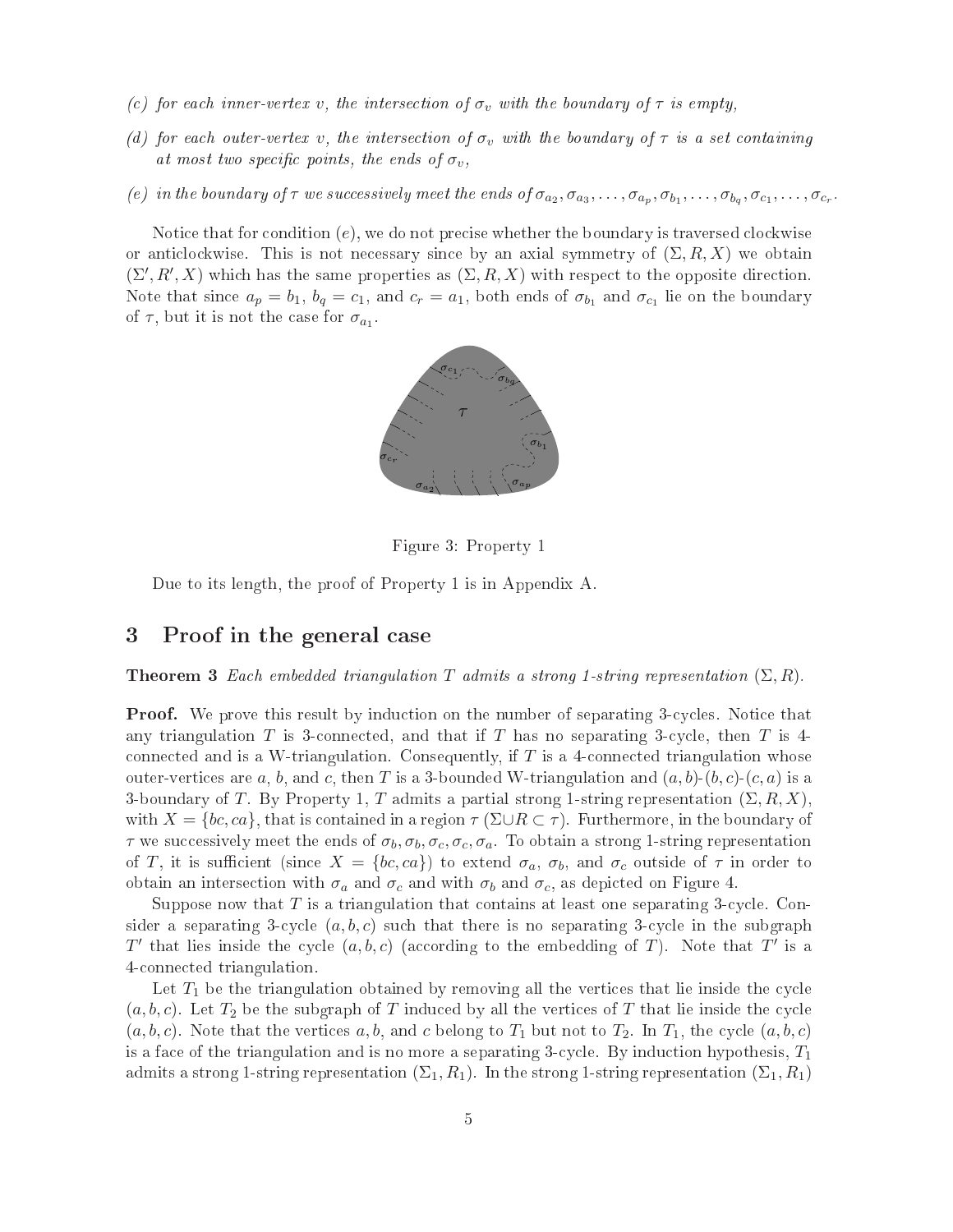

Figure 4: Strong 1-string-representation of T from  $(\Sigma, R, X) \subset \tau$ .

of  $T_1$ , there exists a face-region  $\rho_{abc}$  corresponding to the face abc. W.l.o.g., say that  $\rho_{abc}$  is an  $(a, b, c)$ -region, as depicted on Figure 5.



Figure 5: In the strong 1-string representation  $(\Sigma_1, R_1)$  of  $T_1$ , the  $(a, b, c)$ -region  $\rho_{abc}$ .

Since T' is a triangulation, for each vertex v of T', there exists a cycle  $(v_1, \ldots, v_n)$  in T' whose vertices are exactly the neighbors of v. Suppose that the vertex  $a$  (resp. b and c) has exactly one neighbor v that lies inside  $(a, b, c)$ . Then there exists a cycle  $(b, v, c)$  (resp.  $(a, v, c)$  and  $(a, v, b)$  in T' and consequently v is a neighbor of a, b, and c in T'. Suppose that there exists another vertex w in T', then w lies either inside the cycle  $(a, v, b)$ , inside  $(a, v, c)$ , or inside  $(b, v, c)$  and then one of this cycle is a separating 3-cycle. This is impossible by definition of the cycle  $(a, b, c)$ . So we can distinguish two cases (see Figure 6), (A) the case where the vertices a, b, and c have a common neighbor inside  $(a, b, c)$  and where  $T' = K_4$ , and (B) the case where each of the vertices a, b, and c have at least two neighbors inside  $(a, b, c)$ .

Case (A): The vertices a, b, and c have a common neighbor inside  $(a, b, c)$  and  $T' = \overline{K_4}$ . To obtain a strong 1-string representation  $(\Sigma, R)$  of T, we need to define a string  $\sigma_v$  that corresponds to v. Since  $E(T) \setminus E(T_1) = \{va, vb, vc\}$  this string  $\sigma_v$  has to intersect the strings  $\sigma_a, \sigma_b, \sigma_c$  that corresponds respectively to the vertices  $a, b, c$ . Moreover, we also need to define three disjoint face-regions  $\rho_{acv}, \rho_{vbc}, \rho_{vab}$  that correspond respectively to the faces acv, vbc, vab. In our construction, this string  $\sigma_v$  and these three face-regions  $\rho_{acy}, \rho_{vbc}, \rho_{vab}$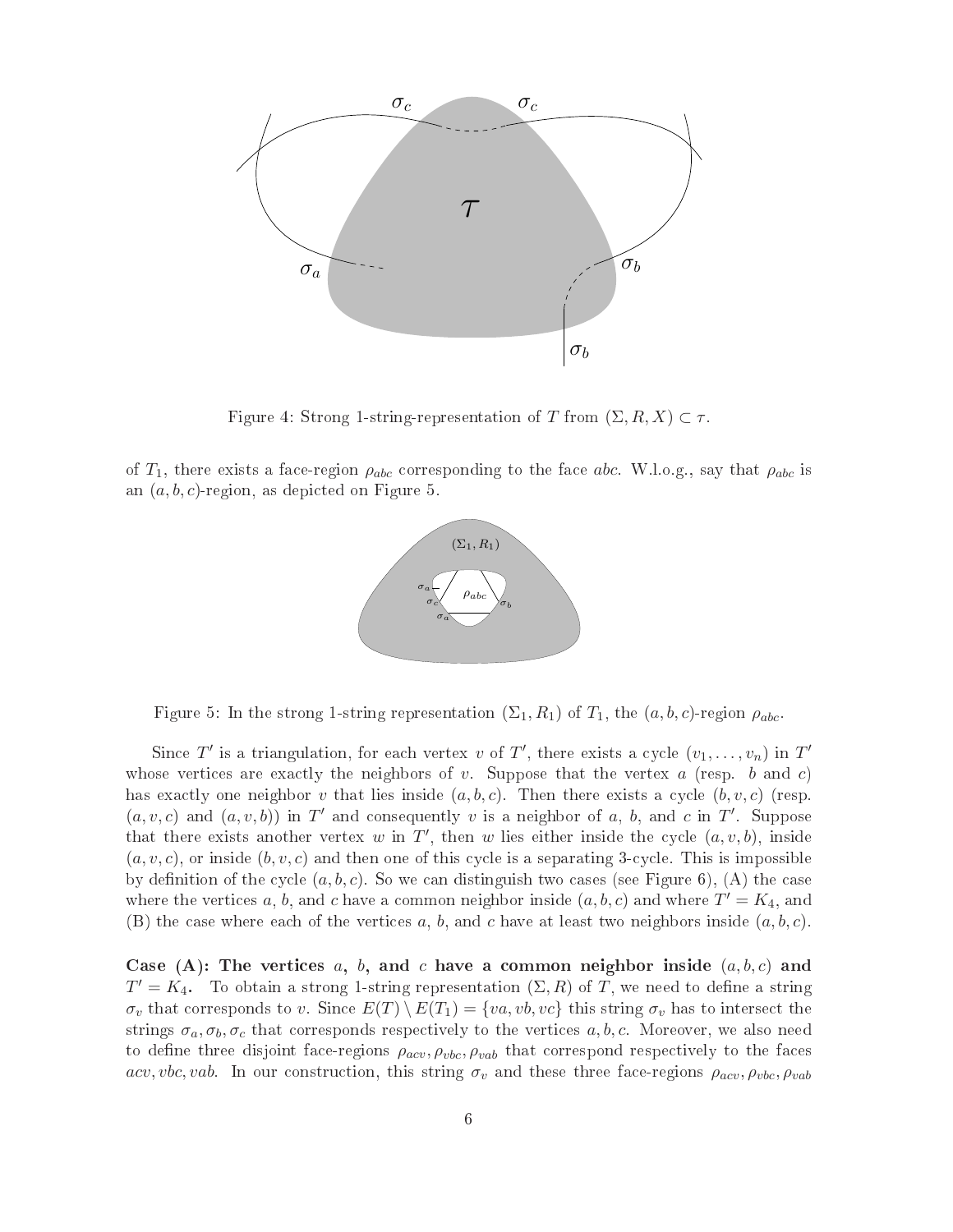

Figure 6: The cases  $(A)$  and  $(B)$ .

are drawn inside the region  $\rho_{abc}$ . This construction appears on Figure 7.

Since  $(\Sigma_1, R_1)$  is a strong 1-string representation of  $T_1$  and since  $\sigma_v, \rho_{acc}, \rho_{vbc}, \rho_{vab}$  are drawn inside  $\rho_{abc}$ ,  $(\Sigma \cup {\{\sigma_v\}}, R \setminus {\{\rho_{abc}\}} \cup {\{\rho_{acv}, \rho_{vbc}, \rho_{vab}\}}$  is a strong 1-string representation of  $T$ .



Figure 7: Case (A): Modifications inside  $\rho_{abc}$ .

Case (B): Each of the vertices a, b, and c have at least two neighbors inside  $(a, b, c)$ . Suppose now that a (resp. b and c) has at least two neighbors in  $T'$  that lie inside the cycle  $(a, b, c).$ 

There exists a cycle  $(c, a_1, \ldots, a_p, b)$  (resp.  $(a, b_1, \ldots, b_q, c)$  and  $(b, c_1, \ldots, c_r, a)$ ) in  $T'$  whose vertices are exactly the neighbors of a (resp. b and c). We already know that  $p > 1, q > 1, r > 1$ and that  $a_p = b_1$ ,  $b_q = c_1$ , and  $c_r = a_1$ . Moreover, since  $b_1$  and  $c$  (resp.  $c_1$  and  $a$ , and  $a_1$  and b) are the only two common neighbors of a and b (resp. b and c, and a and c) in T' (else there would be a separating 3-cycle) then  $(a_1, \ldots, a_p = b_1, \ldots, b_q = c_1, \ldots, c_r = a_1)$  is a cycle. This implies from Lemma 2 that  $T_2$  is a W-triangulation.

Suppose that there exists an edge  $a_i a_j$  (resp.  $b_i b_j$ ,  $c_i c_j$ ) with  $1 < i+1 < j \leq p$  (resp.  $1 < i+1 < j \le q$ ,  $1 < i+1 < j \le r$ ). Then, the cycle  $(a, a_i, a_j)$  (resp.  $(b, b_i, b_j)$ ,  $(c, c_i, c_j)$ ) would be a separating 3-cycle of T'. Consequently,  $T_2$  is a 3-bounded W-triangulation and since the face region  $\rho_{abc}$  in  $(\Sigma_1, R_1)$  is an  $(a, b, c)$ -region (not an  $(b, a, c)$  or an  $(c, a, b)$ -region), let us consider the 3-boundary  $(a_1, \ldots, a_p)$ - $(b_1, \ldots, b_q)$ - $(c_1, \ldots, c_r)$  of  $T_2$ . With respect to this 3-boundary,  $T_2$  has a partial strong 1-string representation  $(\Sigma_2, R_2, X_2)$ , with  $X_2 = E_0 \setminus \{a_1 a_2\}$ (c.f. Property 1). Let  $\tau_2$  be the region of the plane homeomorphic to the disk containing this representation.

Let  $\sigma_a^1, \sigma_b^1, \sigma_c^1$  be the strings of  $\Sigma_1$  corresponding respectively to the vertices  $a, b$ , and  $c$  in the strong 1-string representation of the triangulation  $T_1$ . By symmetry, one can suppose that in the boundary of  $\rho_{abc}$ , one can find anticlockwise  $\sigma_a^1, \sigma_a^1, \sigma_b^1, \sigma_b^1, \sigma_c^1, \sigma_a^1, \sigma_c^1$ .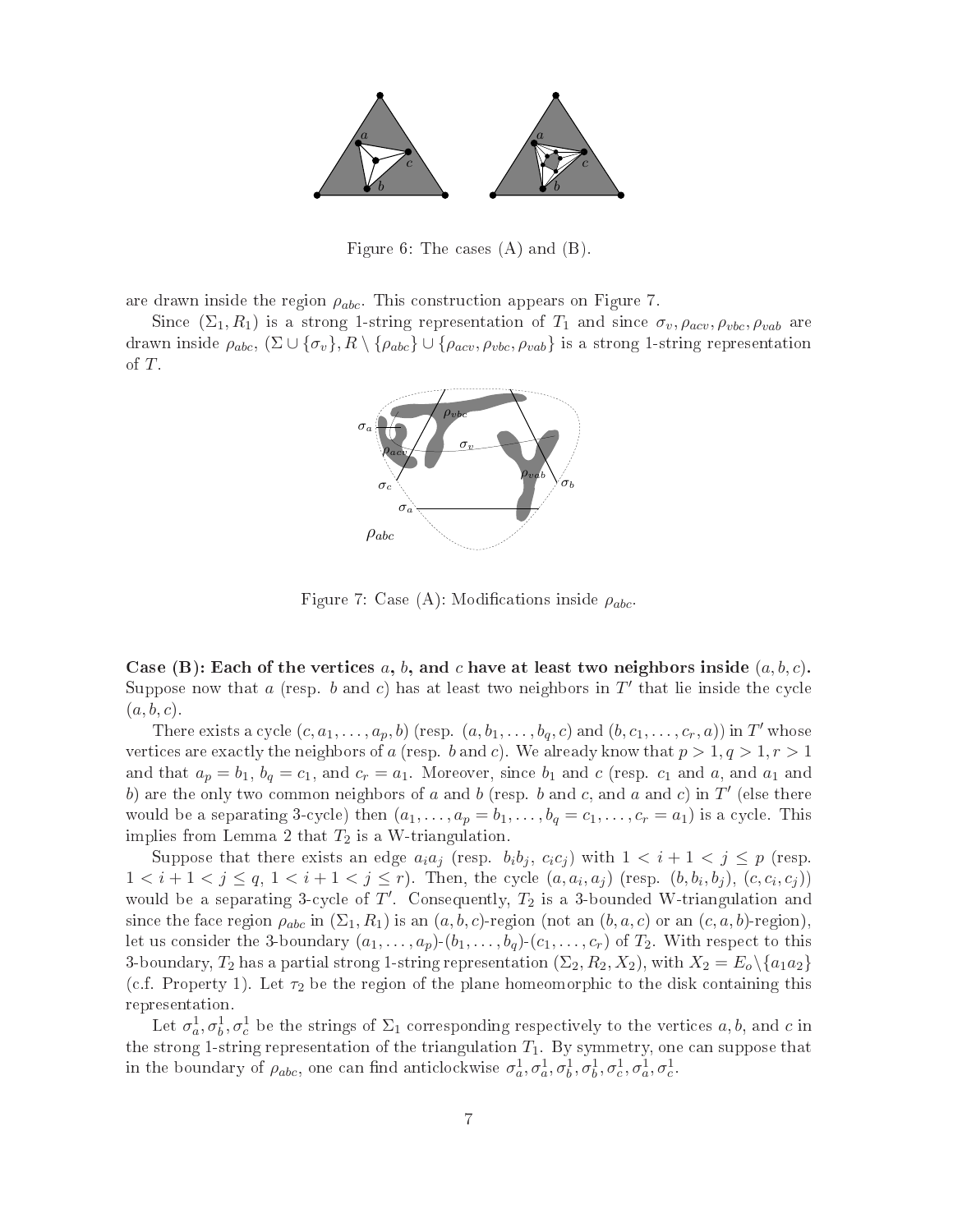Let  $\sigma_{a_2}^2, \ldots, \sigma_{a_p}^2 = \sigma_{b_1}^2, \sigma_{c_1}^2, \ldots, \sigma_{c_r}^2 = \sigma_{a_1}^2$  be the strings corresponding respectively to the vertices  $a_2, \ldots, a_p = b_1, \ldots b_q = c_1, \ldots c_r = a_1$  in the partial strong 1-string representation of  $T_2$ . Again, by symmetry, one can suppose that in the boundary of  $\tau_2$  one can find anticlockwise the ends of  $\sigma_{a_2}^2,\ldots,\sigma_{a_p}^2,\sigma_{b_1}^2,\ldots,\sigma_{b_q}^2,\sigma_{c_1}^2,\ldots,\sigma_{c_r}^2$ . W.l.o.g., one can suppose that one can insert the region  $\tau_2$  in the center of the face-region  $\rho_{abc}$  (see Figure 8).

To obtain a strong 1-string representation  $(\Sigma, R)$  of T, we need to extend the strings  $\sigma_{a_2}^2,\ldots,\sigma_{a_p}^2,\sigma_{b_1}^2,\ldots,\sigma_{b_q}^2,\sigma_{c_1}^2,\ldots,\sigma_{c_r}^2$  to obtain intersections that correspond to the edges in the set  $E(T)\setminus (E(T_1)\cup (E(T_2)\setminus X_2)) = \{aa_i \mid i \in [1,p]\}\cup \{bb_i \mid i \in [1,q]\}\cup \{cc_i \mid i \in [1,r]\}\cup \{a_ia_{i+1} \mid i \in [1,p]\}$  $i \in [2, p-1] \} \cup \{b_i b_{i+1} \mid i \in [1, q-1]\} \cup \{c_i c_{i+1} \mid i \in [1, r-1]\}.$  Let us denote  $\sigma_{a_2}, \ldots, \sigma_{a_p} =$  $\sigma_{b_1}, \sigma_{c_1}, \ldots, \sigma_{c_r} = \sigma_{a_1}$  the extensions of the strings  $\sigma_{a_2}^2, \ldots, \sigma_{a_p}^2 = \sigma_{b_1}^2, \sigma_{c_1}^2, \ldots, \sigma_{c_r}^2 = \sigma_{a_1}^2$ . We also need to define face regions for the faces in the set  $\{abb_1,aca_1, bcc_1\} \cup \{aa_ia_{i$  $[1, p - 1]$   $\cup$   $\{bb_0i_1\}_{i \in [1, q - 1]$   $\cup$   $\{cc_ic_{i+1} \mid i \in [1, r - 1]\}$ .

The construction of  $(\Sigma, R)$  appears on Figure 8. Let  $\Sigma = \Sigma_1 \cup \Sigma_2 \setminus \{\sigma_{a_2}^2, \ldots, \sigma_{a_p}^2, \sigma_{b_2}^2, \ldots, \sigma_{b_q}^2,$  $\{\sigma_{c_2}^2,\ldots,\sigma_{c_r}^2\}\cup\{\sigma_{a_2},\ldots,\sigma_{a_p},\sigma_{b_2},\ldots,\sigma_{b_q},\sigma_{c_2},\ldots,\sigma_{c_r}\}\text{ and }R=R_1\setminus\{\rho_{abc}\}\cup R_2\cup\{\rho_{aca_1},\rho_{c_1bc},\rho_{c_2},\ldots,\rho_{c_q}\}\text{ and }R=R_2\cup\{\rho_{a_1},\ldots,\rho_{a_p}\}$  $\rho_{b_1ab}, \rho_{a_2a_1a}\}\cup\{\rho_{a_{i+1}aa_i}\mid i\in[2,p-1]\}\cup\{\rho_{b_{i+1}bb_i}\mid i\in[1,q-1]\}\cup\{\rho_{c_{i+1}cc_i}\mid i\in[1,r-1]\}.$ 

Since  $(\Sigma_1, R_1)$  is a strong 1-string representation of  $T_1$  and  $(\Sigma_2, R_2, X_2)$  is a partial strong 1-string representation of  $T_2$ , it is clear that  $(\Sigma, R)$  is a strong 1-string representation of T.



Figure 8: Case (B): Modifications inside  $\rho_{abc}$ .

Consequently, every triangulation admits a strong 1-string representation, whi
h proves Theorem 3 and then Theorem 2.

#### $\overline{\mathbf{4}}$ Conclusion

One an wonder whether the method we use in this paper that is based on Whitney's de omposition an be used to prove that any planar graph admits a segment representation. This would need strong conditions on the way  $(a, b, c)$ -region are represented to use the same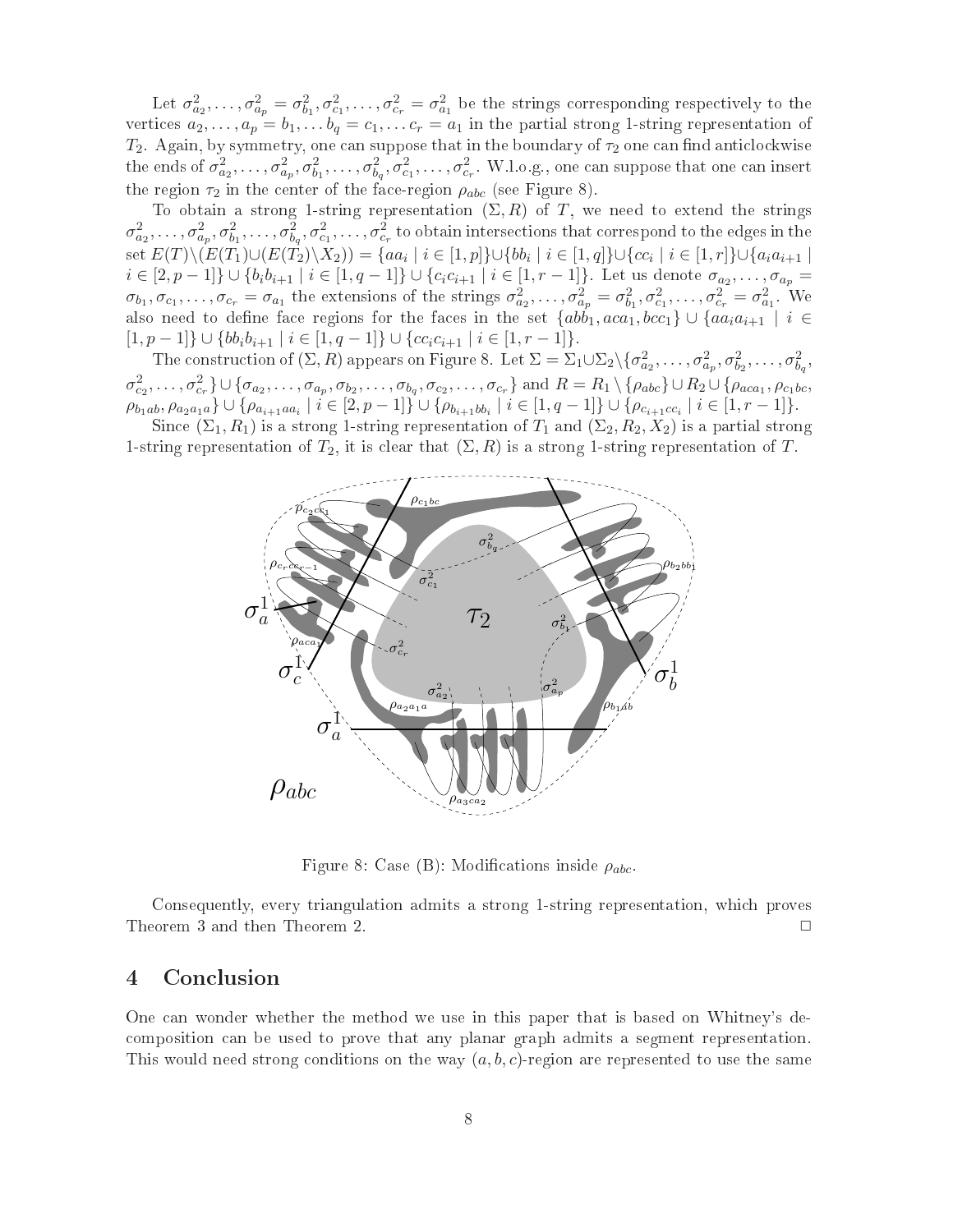indu
tive s
heme.

Another interesting question is whether this result holds for other surfa
es. For exemple, does any graph embedded in an oriented surface  $\mathbb{S}_q$  have a 1-string representation in  $\mathbb{S}_q$ ?

### Referen
es

- [1] I.B.-A. Hartman, I. Newman, R. Ziv. On grid intersection graphs. *Discrete Math.*,  $87(1):41-52,1991$
- [2] N. de Castro, F. Cobos, J.C. Dana, A. Márquez, and M. Noy. Triangle-free planar graphs as segment intersection graphs. J. Graph Algorithms Appl.,  $6(1)$ : 7–26, 2002.
- [3] J. Czyzowicz, E. Kranakis, and J. Urrutia. A simple proof of the representation of bipartite planar graphs as the contact graphs of orthogonal straight line segments. Inform. *Process. Lett.*,  $66(3):125-126$ , 1998.
- [4] G. Ehrlich, S. Even, and R.E. Tarjan. Intersection Graphs of Curves in the Plane. J. Combin. Theory. Ser.  $B$  21:8-20, 1976.
- [5] H. de Fraysseix, P. Ossona de Mendez, and J. Pach. Representation of planar graphs by segments. Intuitive geometry (Szeged, 1991), Colloq. Math. Soc. János Bolyai, 63:109– 117, 1994.
- [6] D. Gonçalves. Edge-Partition of Planar Graphs into two Outerplanar Graphs. Proceedings of the 37th Annual ACM Symposium on Theory of Computing,  $504-512$ , 2005.
- [7] H. Grötzsch. Ein Dreifarbensatz fur dreikreisfreie Netze auf der Kugel. Math. Nat. Reihe, 8:390408, 1959.
- [8] J. Kratochvíl and J. Matoušek. Intersection Graphs of Segments. J. Combin. Theory. Ser. B,  $62:180-181$ , 1994.
- [9] P. Ossona de Mendez and H. de Fraysseix. Intersection Graphs of Jordan Arcs. DIMACS Series in Discrete Mathematics and Theoretical Computer Science, 49:11–28, 1999.
- [10] E.R. Scheinerman. Intersection classes and multiple intersection parameters of graphs. PhD Thesis, Prin
eton University, 1984.
- $[11]$  D. West. Open problems. *SIAM J. Discrete Math. Newslett.*,  $2(1):10-12$ , 1991.
- [12] H. Whitney. A theorem on graphs. Ann. of Math.  $(2), 32(2): 378-390, 1931$ .

## A Proof of Property 1.

Before proving Property 1, we give some definitions and we present Property 2. Consider a 3-bounded W-triangulation  $T \neq K_3$  whose boundary is  $(a_1, \ldots, a_p)(b_1, \ldots, b_q)(c_1, \ldots, c_r)$ such that T does not contain any chord  $a_i b_j$  or  $a_i c_j$ .

Let  $D \subseteq V_i(T)$  be the set of inner-vertices of T that are adjacent to some vertex  $a_i$  with  $i > 1$ .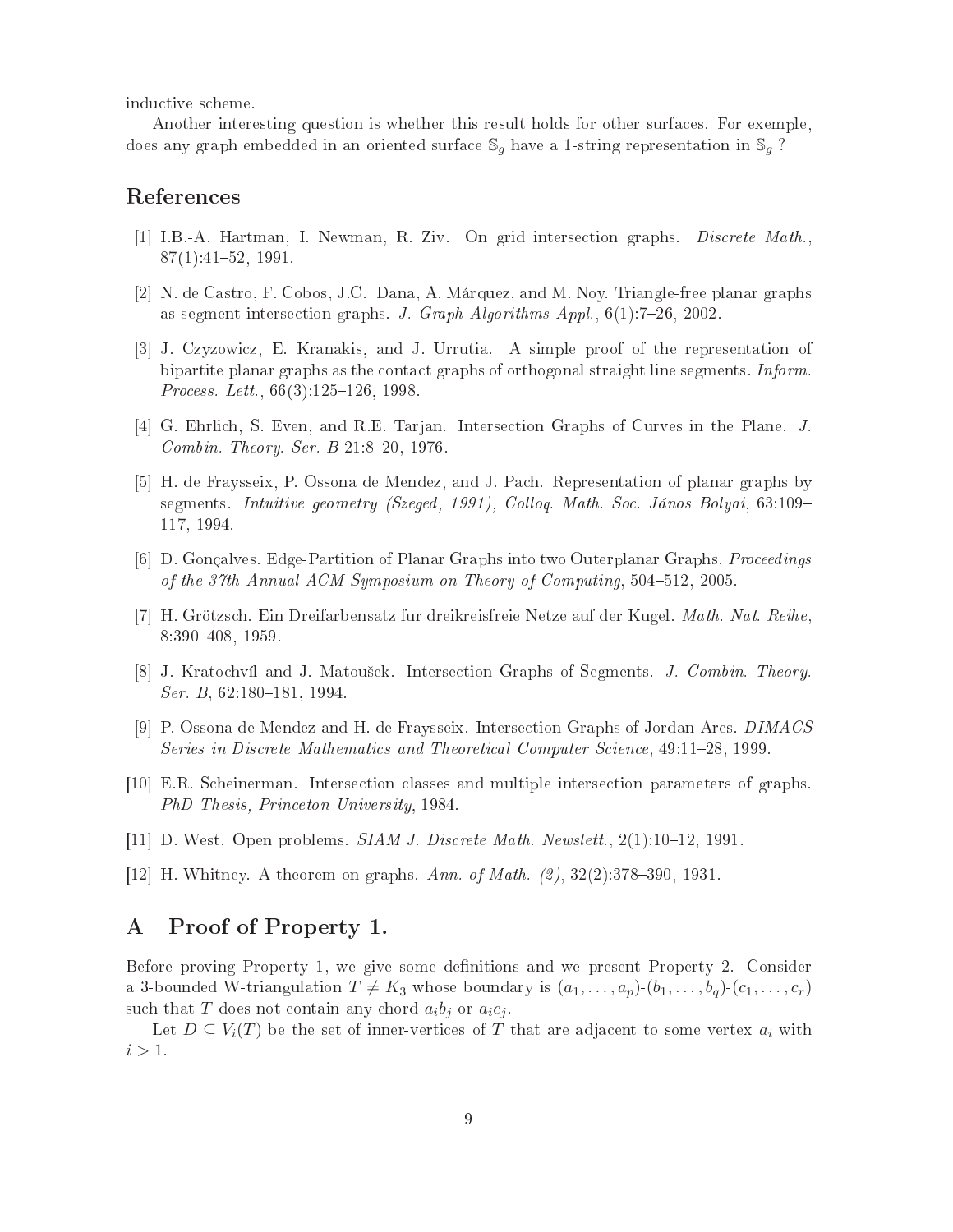Since T has at least 4 vertices, no separating 3-cycle, and no chord  $a_i a_j$ ,  $a_i b_j$ , or  $a_i c_j$ , then  $a_1$  and  $a_2$  (resp.  $b_1$  and  $b_2$ ) have exactly one common neighbor in  $V(T) \setminus \{c_1\}$  (resp.  $V(T) \setminus \{a_1\}$  that will be denoted a (resp.  $d_1$ ).

Since there is no chord  $a_i a_j$ ,  $a_i b_j$ , or  $a_i c_j$ , for each vertex  $a_i$  with  $i \in [2, p-1]$  (resp.  $a_p$ ), all the neighbors of  $a_i$  (resp.  $a_p$ ) except  $a_{i-1}$  and  $a_{i+1}$  (resp.  $a_{p-1}$  and  $b_2$ ) are in D. Since for each  $i \in [2, p]$ , there is a path between the neighbors of  $a_i$ , and since the vertices  $a_i$  and  $a_{i+1}$ have a common neighbor in  $D$ , then the set  $D$  induces a connected graph. Since  $a$  is in  $D$ , the set  $D \cup \{a_1\}$  also induces a connected graph.

The *adjacent path* of T with respsect to the 3-boundary  $(a_1, \ldots, a_p)(b_1, \ldots, b_q)(c_1, \ldots, c_r)$ is the shortest path linking  $d_1$  and  $a_1$  in  $T[D\cup \{a_1\}]$  (the graph induced by  $D\cup \{a_1\}$ ). This path will be denoted  $(d_1, d_2, \ldots, d_s, a_1)$ .

**Observation 1** There exists neither an edge  $d_i d_j$  with  $2 \leq i+1 < j \leq s$ , nor an edge  $a_1 d_i$ with  $1 \leq i < s$ . Otherwise  $(d_1, d_2, \ldots, d_s)$  is not the shortest path between  $d_1$  and  $a_1$ .



Figure 9: the adjacent path of  $T$  and the graph  $T_{d_2a_5}$ .

For each edge  $d_x a_y \in E(T)$  with  $x \in [1, s]$  and  $y \in [2, p]$ , we define the graph  $T_{d_x a_y}$ . Since  $D \subseteq V_i(T), C = (a_1, d_s, \ldots, d_x, a_y, \ldots, a_p, b_2, \ldots, b_q, c_2, \ldots, c_r)$  is a cycle. The graph  $T_{d_x a_y}$  is the graph lying inside the cycle  $C$  (see Figure 9).

From Lemma 2, the graph  $T_{d_x a_y}$  is a W-triangulation.

**Property 2** Consider a 3-bounded W-triangulation T with a 3-boundary  $(a_1, \ldots, a_p)$ - $(b_1, \ldots, b_q)$ - $(c_1,\ldots,c_r)$  that does not have any chord  $a_ib_j$  or  $a_ic_j$  and with an adjacent path  $(d_1,d_2,\ldots,d_s,a_1)$ .

For each edge  $d_x a_y \in E(T)$ , the graph  $T_{d_x a_y}$  admits a partial strong 1-string representation  $(\Sigma, R, X)$  contained in a region  $\tau$  ( $\Sigma \cup R \subset \tau$ ) that satisfies the following properties:

- (a)  $X = E_o(G) \setminus \{d_x a_y\},\$
- (b)  $\tau$  is a region of the plane homeomorphic to the disk,
- (c) for each inner-vertex v, the intersection of  $\sigma_v$  with the boundary of  $\tau$  is empty,
- (d) for each outer-vertex v different from  $d_x$  and  $a_y$ , the intersection of  $\sigma_y$  with the boundary of  $\tau$  is a set containing at most two specific points, the ends of  $\sigma_v$ ,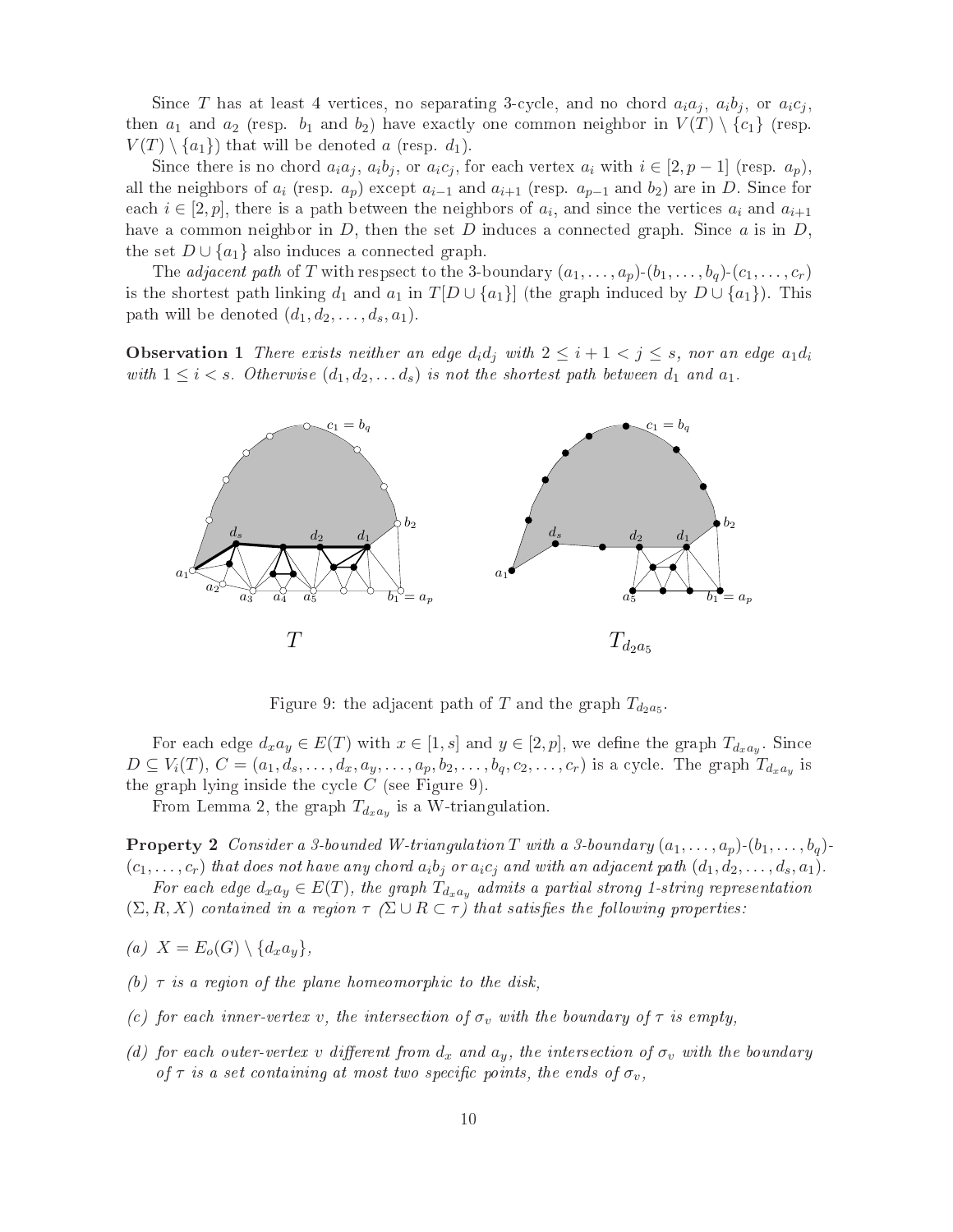- (e) the intersection of  $d_x$  with the boundary of  $\tau$  is a set containing exactly two internal points of  $\sigma_{d_x}$ . Furthermore,  $\sigma_{d_x} \cap \overline{\tau}$  is connected.
- (f) the intersection of  $a_y$  with the boundary of  $\tau$  is a set containing exactly two internal points of  $\sigma_{a_y}$  and at least one end of  $\sigma_{a_y}$  (two when  $a_y = a_p$ ). Furthermore,  $\sigma_{a_y} \cap \overline{\tau}$  is connected.
- (g) in the boundary of  $\tau$  we successively meet the ends of  $\sigma_{a_y},\ldots,\sigma_{a_p},\sigma_{b_1},\ldots,\sigma_{b_q},\sigma_{c_1},\ldots,\sigma_{c_r}$ ,  $\sigma_{d_s}, \ldots, \sigma_{d_{x+1}},$  and then we successively meet internal points of  $\sigma_{d_x}, \sigma_{a_y}, \sigma_{d_x},$  and  $\sigma_{a_y}$ .

The last condition implies that  $\sigma_{d_x}$  and  $\sigma_{a_y}$  intersect inside  $\overline{\tau}$ .



Figure 10: Property 2.

We now prove Properties 1 and 2.

**Theorem 4** Property 1 (resp. Property 2) holds for any W-triangulation T (resp.  $T_{d_x a_y}$ ).

This theorem implies Property 1 whi
h is used in the proof of Theorem 2. Although Property 2 is not used in the proof of Theorem 2, we need it to prove Property 1. Indeed, we prove these two properties by doing a "crossed" induction.

**Proof.** The proof of Theorem 4 uses a decomposition of triangulations defined by Whitney in  $[12]$  and recently used by the second author in  $[6]$ . We prove Theorem 4 by induction on the number of edges of T or  $T_{d_x a_y}$ . For the initial step we prove the following lemma.

**Lemma 3** Property 1 (resp. Property 2) holds for any W-triangulation T (resp.  $T_{d_x a_y}$ ) with  $|E(T)| \leq 3$  (resp.  $|E(T_{d_x a_y})| \leq 3$ ).

**Proof.** There is only one W-triangulation with at most 3 edges, the graph  $K_3$ . This implies that there is no W-triangulation  $T_{d_xa_y}$  with at most 3 edges, so Property 2 obviously holds for any W-triangulation  $T_{d_x a_y}$  with at most 3 edges.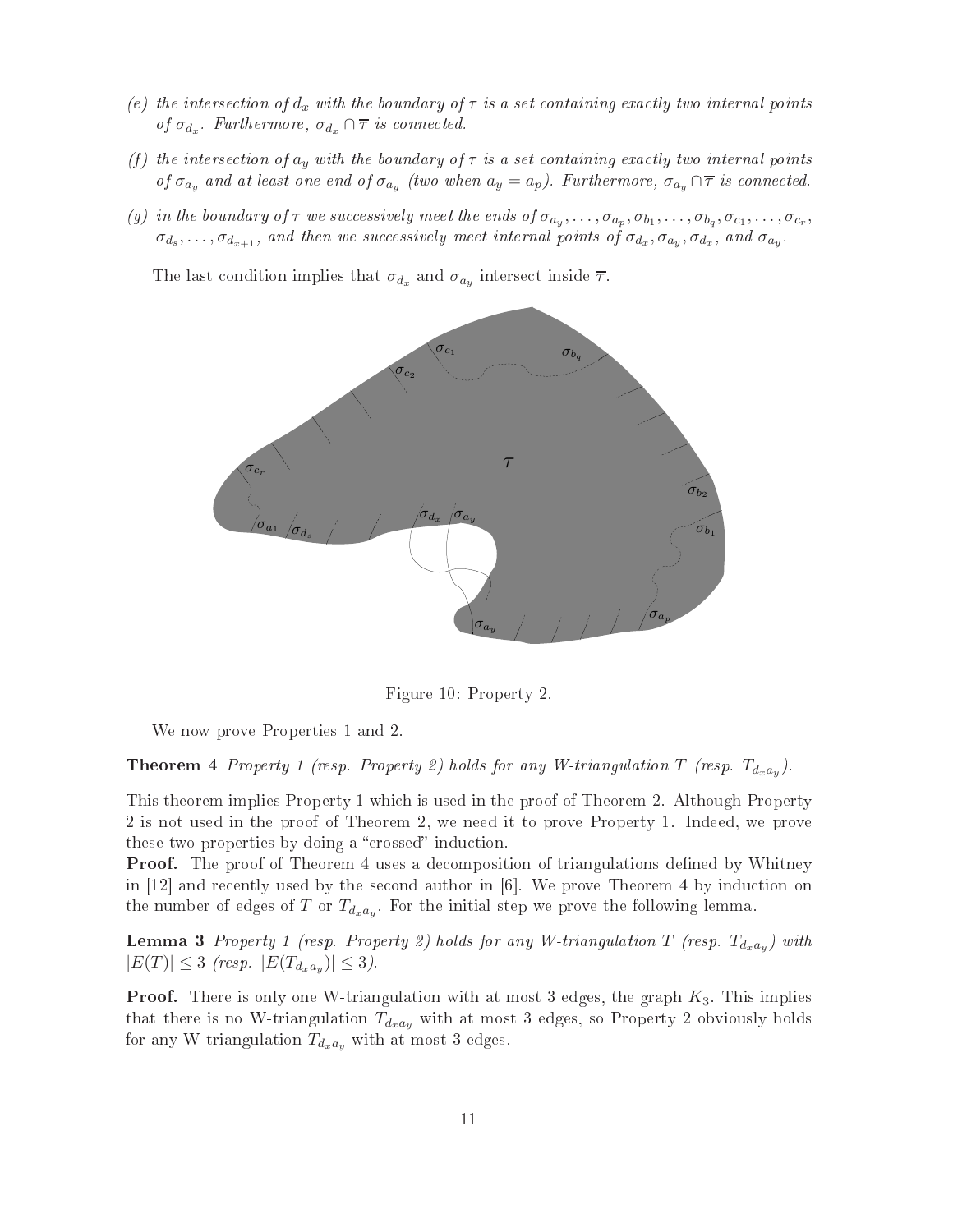

Figure 11: Initial ase for Theorem 4.

For Property 1, we have to consider all the possibles 3-boundaries of  $K_3$ . All these 3boundaries are equivalent. Let  $V(K_3) = \{a, b, c\}$  and consider the 3-boundary  $(a, b)$ - $(b, c)$ - $(c, a)$ . In the Figure 11 there is a partial strong 1-string representation  $(\Sigma, R, X)$  of  $K_3$ contained in  $\tau$  and with  $\Sigma = {\sigma_a, \sigma_b, \sigma_c}$ ,  $R = {\rho_{abc}}$ , and  $X = {bc, ac}$ .

 $\Box$ 

We now prove the inductive step with the following lemma.

**Lemma 4** For any integer  $m > 3$ , Property 1 holds for any W-triangulation T such that  $|E(T)| < m$  and Property 2 holds for any W-triangulation  $T_{d_x a_y}$  such that  $|E(T_{d_x a_y})| < m$ , then Property 1 and Property 2 respectively holds for any W-triangulation T or  $T_{d_x a_y}$  such that  $|E(T)| = m$  and  $|E(T_{d_x a_y})| = m$ .

**Proof.** We first prove that if the conditions of Lemma 4 are satisfied, then Property 1 holds for any W-triangulations T such that  $|E(T)| = m$ . We then prove that it is also the case for Property 2 with any W-triangulations  $T_{d_x a_y}$  such that  $|E(T_{d_x a_y})| = m$ .

Case 1: Proof of Property 1 for a W-triangulation T such that  $|E(T)| = m$ . Let  $(a_1, \ldots, a_n)$ - $(b_1, \ldots, b_n)$ - $(c_1, \ldots, c_r)$  be the 3-boundary of T considered. We distinguish different cases according to the existence of a chord  $a_i b_j$  or  $a_i c_j$  in T. We successively consider the case where there is a chord  $a_1b_j$ , with  $1 < j < q$ , the case where there is a chord  $a_ib_j$ . with  $1 < i < p$  and  $1 < j \le q$ , and the case where there is a chord  $a_i c_j$ , with  $1 < i \le p$  and  $1 < j < r$ . We then finish with the case where there is no chord  $a_i b_j$ , with  $1 \le i \le p$  and  $1 \leq j \leq q$  (by definition of 3-boundary, T has no chord  $a_1b_q$ ,  $a_ib_1$ , or  $a_pb_j$ ), and no chord  $a_ic_j$ , with  $1 \leq i \leq p$  and  $1 \leq j \leq r$  (by definition of 3-boundary, T has no chord  $a_p c_1, a_i c_r$ , or  $a_1 c_j$ ).



Figure 12: Case 1.1: Chord  $a_1b_i$ .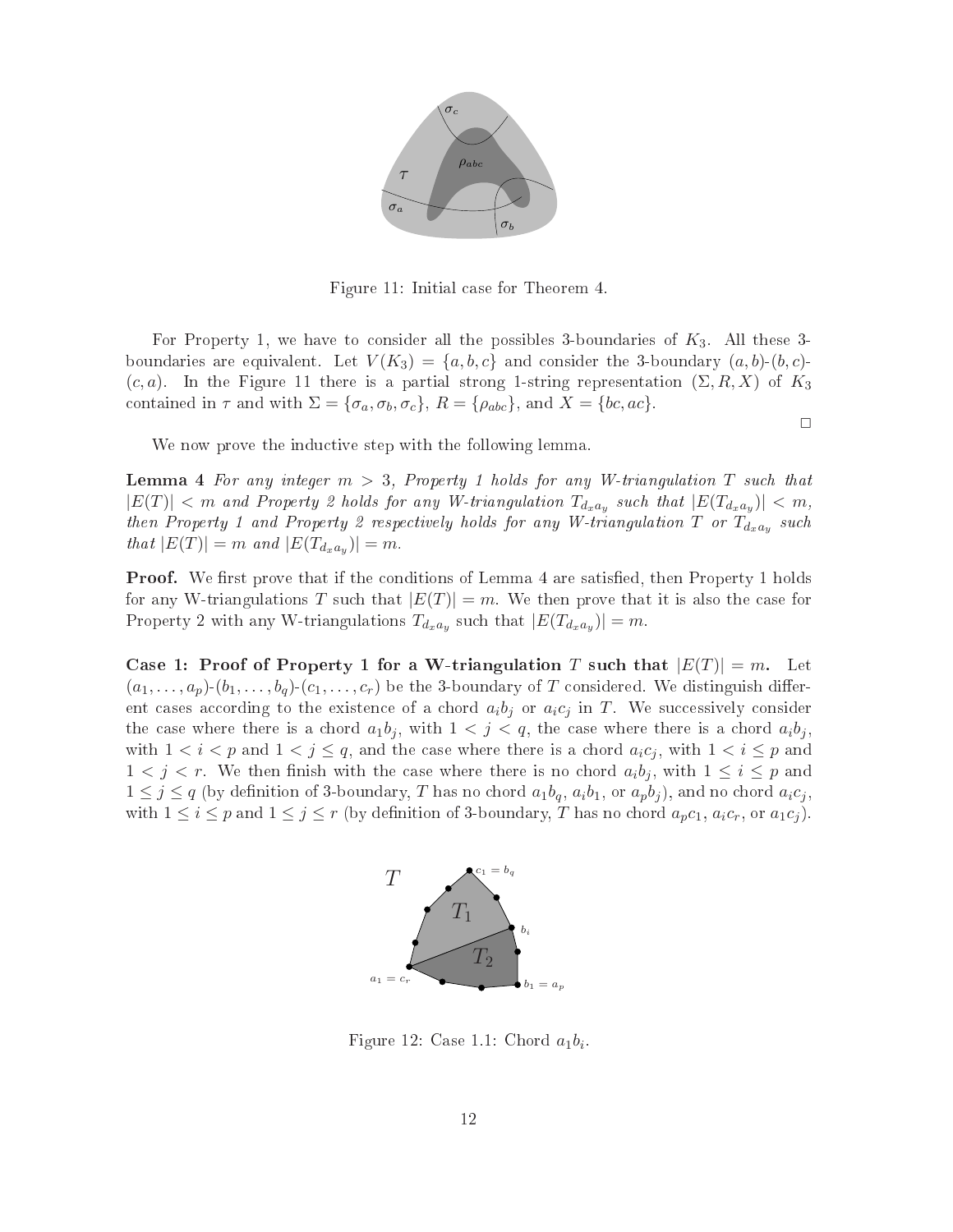Case 1.1: There is a chord  $a_1b_j$ , with  $1 < j < q$  (see Figure 12). Let  $T_1$  (resp.  $T_2$ ) be the subgraph of T that lies inside the cycle  $(a_1, b_i, \ldots, b_q, c_2, \ldots, c_r)$  (resp.  $(a_1, a_2, \ldots, b_1, b_i, a_1)$ ). By Lemma 2,  $T_1$  and  $T_2$  are W-triangulations. Since T has no chord  $a_xa_y$ ,  $b_xb_y$ , or  $c_xc_y$ ,  $(b_ic_r)$ - $(c_r, \ldots, c_1)$ - $(b_q, \ldots, b_i)$  (resp.  $(a_1, \ldots, a_p)$ - $(b_1, \ldots, b_i)$ - $(b_ia_1)$ ) is a 3-boundary of  $T_1$  (resp.  $T_2$ ). Furthermore, since  $a_1a_2 \notin E(T_1)$  (resp.  $c_1c_2 \notin E(T_2)$ ),  $T_1$  (resp.  $T_2$ ) has less edges then T, Property 1 holds for  $T_1$  and  $T_2$  with the mentioned 3-boundaries. Let  $(\Sigma_1, R_1, X_1)$  (resp.  $(\Sigma_2, R_2, X_2)$ ) be the partial strong 1-string representations contained in the region  $\tau_1$  (resp.  $\tau_2$ ) obtained for  $T_1$  (resp.  $T_2$ ). In Figure 13 we show how to associate this two representations to obtain  $(\Sigma, R, X)$ , a partial strong 1-string representation of T that satisfies Property 1. Notice that the boundary of  $\tau_1$  is traversed anticlockwise and the boundary of  $\tau_2$  is traversed lo
kwise.



Figure 13: Case 1.1:  $(\Sigma, R, X)$ .

We can easily check that  $(\Sigma, R, X)$  is as expected:

- $\Sigma$  is a 1-string representation: Since  $(E(T_1) \setminus X_1) \cap E(T_2) \setminus X_2) = \emptyset$ , there is no pair of strings cossing each other more than once.
- $\Sigma$  is a 1-string representation of  $T \setminus X$  with  $X = E_o(T) \setminus \{a_1a_2\}$ : Indeed,  $(T_1 \setminus X_1) \cup$  $T_2 \setminus X_2 = T \setminus X$ .
- $(\Sigma, R)$  is "strong": Each inner-face of T is an inner-face in  $T_1$  or  $T_2$  and the regions  $\tau_1$ and  $\tau_2$  are disjoint (so the face-regions in  $\tau_1$  are disjoint from the face-regions in  $\tau_2$ ).
- We see in Figure 13 that conditions (b), (c), (d), and (e) of Property 1 are satisfied.



Figure 14: Case 1.2: Chord  $a_i b_j$ 

Case 1.2: There is a chord  $a_i b_j$ , with  $1 < i < p$  and  $1 < j \le q$  (see Figure 14). If there are several chords  $a_i b_j$ , we consider one which maximizes j, i.e. such that there is no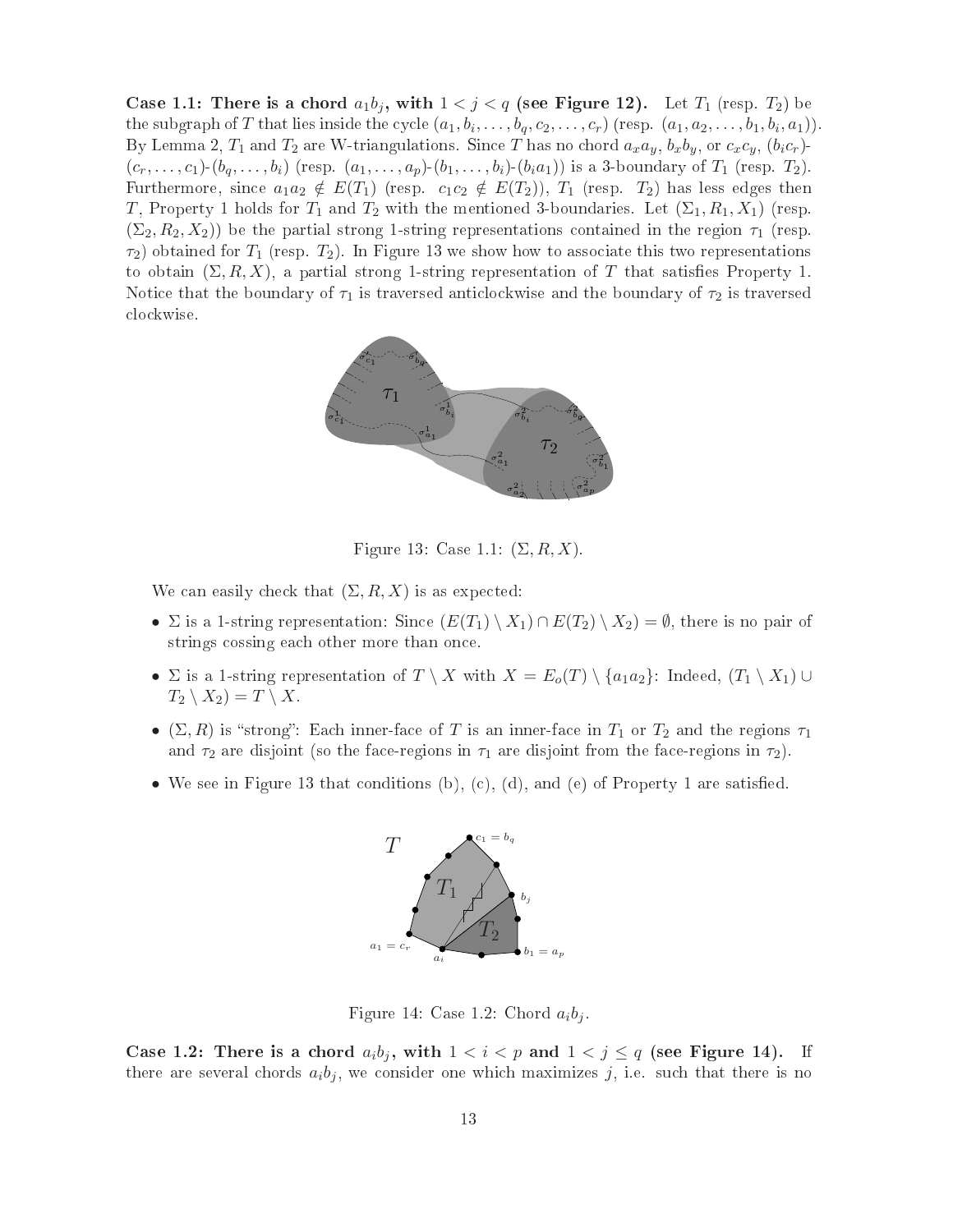chord  $a_i b_k$  with  $j < k \leq q$ . Let  $T_1$  (resp.  $T_2$ ) be the subgraph of T that lies inside the cycle  $(a_1, a_2, \ldots, a_i, b_j, \ldots, b_q, c_2, \ldots, c_r)$  (resp.  $(a_i, \ldots, a_p, b_2, \ldots, b_j, a_i)$ ). By Lemma 2,  $T_1$  and  $T_2$ are W-triangulations. Since T has no chord  $a_x a_y$ ,  $b_x b_y$ ,  $c_x c_y$ , or  $a_i b_k$  with  $k > j$ ,  $(a_1, \ldots, a_i)$ - $(a_i, b_j, \ldots, b_q)$ - $(c_1, \ldots, c_r)$  (resp.  $(a_i, b_j)$ - $(b_j, \ldots, b_1)$ - $(a_p, \ldots, a_i)$ ) is a 3-boundary of  $T_1$  (resp.  $T_2$ ). Furthermore, since  $b_1b_2 \notin E(T_1)$  (resp.  $a_1a_2 \notin E(T_2)$ ),  $T_1$  (resp.  $T_2$ ) has less edges then T, Property 1 holds for  $T_1$  and  $T_2$  with the mentioned 3-boundaries. Let  $(\Sigma_1, R_1, X_1)$  (resp.  $(\Sigma_2, R_2, X_2)$ ) be the partial strong 1-string representations contained in the region  $\tau_1$  (resp.  $\tau_2$ ) obtained for  $T_1$  (resp.  $T_2$ ). In Figure 15 we show how to associate this two representations to obtain  $(\Sigma, R, X)$ , a partial strong 1-string representation of T that satisfies Property 1. Notice that the boundary of  $\tau_1$  is traversed clockwise and the boundary of  $\tau_2$  is traversed anti
lo
kwise.



Figure 15: Case 1.2:  $(\Sigma, R, X)$ .

As in Case 1.1, we easily check that  $(\Sigma, R, X)$  is correct.



Figure 16: Case 1.3: Chord  $a_i c_j$ .

Case 1.3: There is a chord  $a_i c_j$ , with  $1 < i \leq p$  and  $1 < j < r$  (see Figure 16). If there are several chords  $a_i c_j$ , we consider one which maximizes i, i.e. such that there is no chord  $a_k c_j$  with  $i < k < r$ . Let  $T_1$  (resp.  $T_2$ ) be the subgraph of T that lies inside the cycle  $(a_1, a_2, \ldots, a_i, c_j, \ldots, c_r)$  (resp.  $(c_j, a_i, \ldots, a_p, b_2, \ldots, b_q, c_2, \ldots, c_j)$ ). By Lemma 2,  $T_1$  and  $T_2$ are W-triangulations. Since  $T$  has no chord  $a_xa_y$ ,  $b_xb_y$ ,  $c_xc_y$  ou  $a_kc_j$  avec  $k>i$ ,  $(a_1,\ldots,a_i)$ - $(a_i,c_j)(c_j,\ldots,c_r)$  (resp.  $(c_j,a_i,\ldots,a_p)(b_1,\ldots,b_q)(c_1,\ldots,c_j)$ ) is a 3-boundary of  $T_1$  (resp.  $T_2$ ). Furthermore, since  $b_1b_2 \notin E(T_1)$  (resp.  $a_1a_2 \notin E(T_2)$ ),  $T_1$  (resp.  $T_2$ ) has less edges then T, Property 1 holds for  $T_1$  and  $T_2$  with the mentioned 3-boundaries. Let  $(\Sigma_1, R_1, X_1)$  (resp.  $(\Sigma_2, R_2, X_2)$ ) be the partial strong 1-string representations contained in the region  $\tau_1$  (resp.  $\tau_2$ ) obtained for  $T_1$  (resp.  $T_2$ ). In Figure 17 we show how to associate this two representations to obtain  $(\Sigma, R, X)$ , a partial strong 1-string representation of T that satisfies Property 1.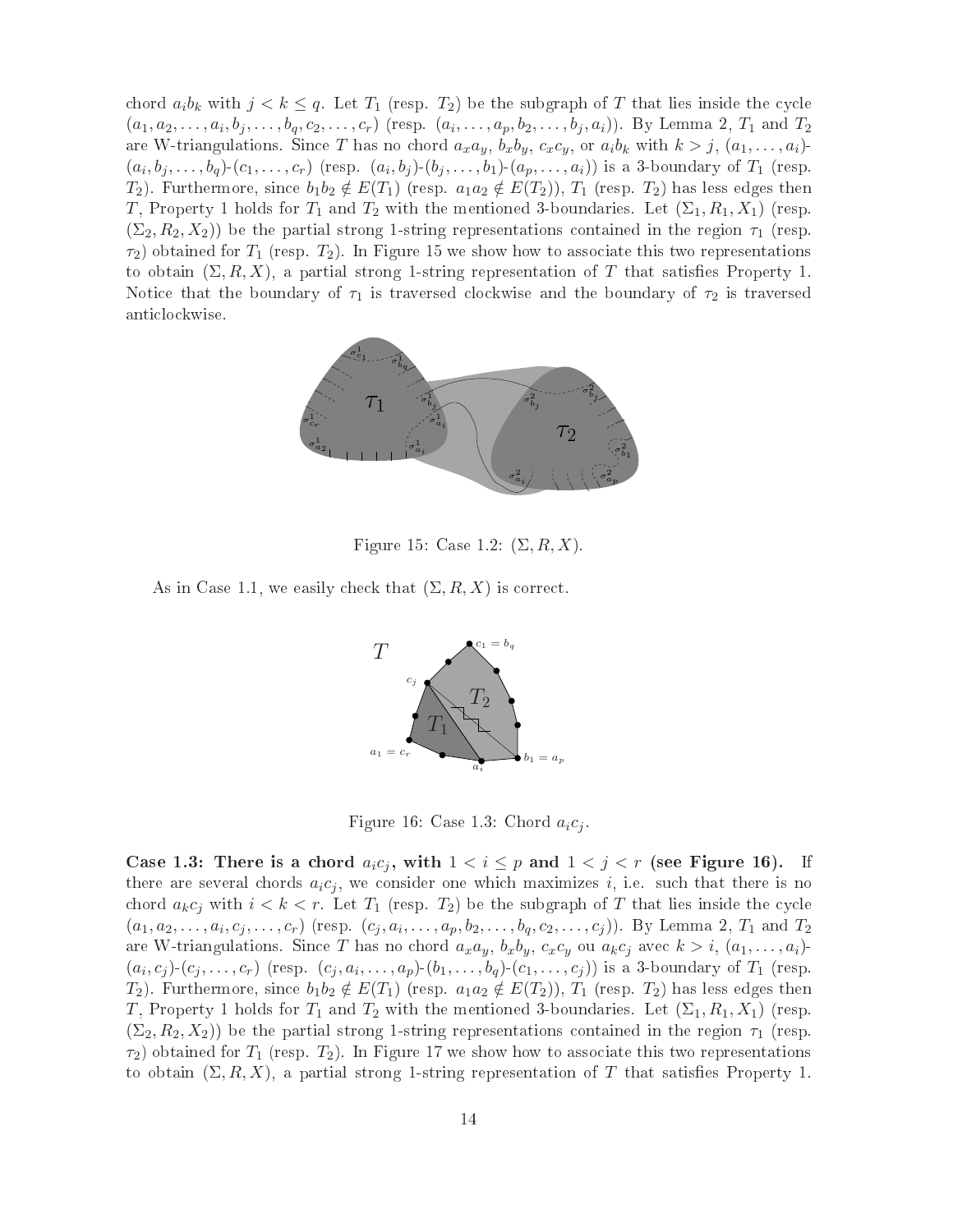Notice that the boundary of  $\tau_1$  is traversed clockwise and the boundary of  $\tau_2$  is traversed anti
lo
kwise.



Figure 17: Case 1.3:  $(\Sigma, R, X)$ .

As in Case 1.1, we easily check that  $(\Sigma, R, X)$  is correct.

Case 1.4: There is no chord  $a_ib_j$ , with  $1 \leq i \leq p$  and  $1 \leq j \leq q$ , and no chord  $a_ic_j$ , with  $1 \leq i \leq p$  and  $1 \leq j \leq r$  (see Figure 18). In this case we consider the adjacent path  $(d_1, \ldots, d_s, a_1)$  (see Figure ??) of T with respect to its 3-boundary,  $(a_1, \ldots, a_p)(b_1, \ldots, b_q)$  $(c_1, \ldots, c_r)$ . Consider the edge  $d_s a_y$ , with  $1 < y \leq p$ , which minimizes y. This edge exists since, by definition of  $d_s$ ,  $d_s$  is adjacent to some vertex  $a_y$  with  $y > 1$ . The W-triangulation  $T_{dsay}$  having less edges than  $T(a_1a_2 \notin E(T_{dsay}))$ , Proprerty 2 holds for  $T_{dsay}$ . Let  $(\Sigma', R', X')$ be the partial strong 1-string representations contained in the region  $\tau'$  obtained for  $T_{d_s a_y}$ .



Figure 18: Case 1.4: No chord  $a_i b_j$  or  $a_i c_j$ .

Now we distinguish two cases according to the position of  $a_y$ , the first is when  $y = 2$  and the second is when  $y > 2$ 

Case 1.4.1:  $y = 2$  (see Figure 19). In Figure 19, starting from  $(\Sigma', R', X')$ , we show how to extend the string  $\sigma'$  $a_1 \in \Sigma'$  and how to draw the  $(a_1, a_2, d_s)$ -region  $\rho_{a_1 a_2 d_s}$  to obtain  $(\Sigma, R, X)$ , a partial strong 1-string representation of T that satisfies Property 1. Here we have  $\Sigma = (\Sigma') \setminus {\sigma'_c}$  $\{\sigma_{a_1}\}\right) \cup \{\sigma_{a_1}\}\$ , with  $\sigma_{a_1}$  being the extension of  $\sigma'_{a_1}$  $a_1, R = R' \cup \{\rho_{a_1 a_2 d_s}\}, \text{and}$  $X = E_o(T) \setminus \{a_1 a_2\}.$ 

We check that  $(\Sigma, R, X)$  is correct:

•  $\Sigma$  is a 1-string representation: Since  $a_1d_s \notin E(T_{d_sa_2}) \setminus X'$  (resp.  $a_1a_2 \notin E(T_{d_sa_2}) \setminus X'$ ),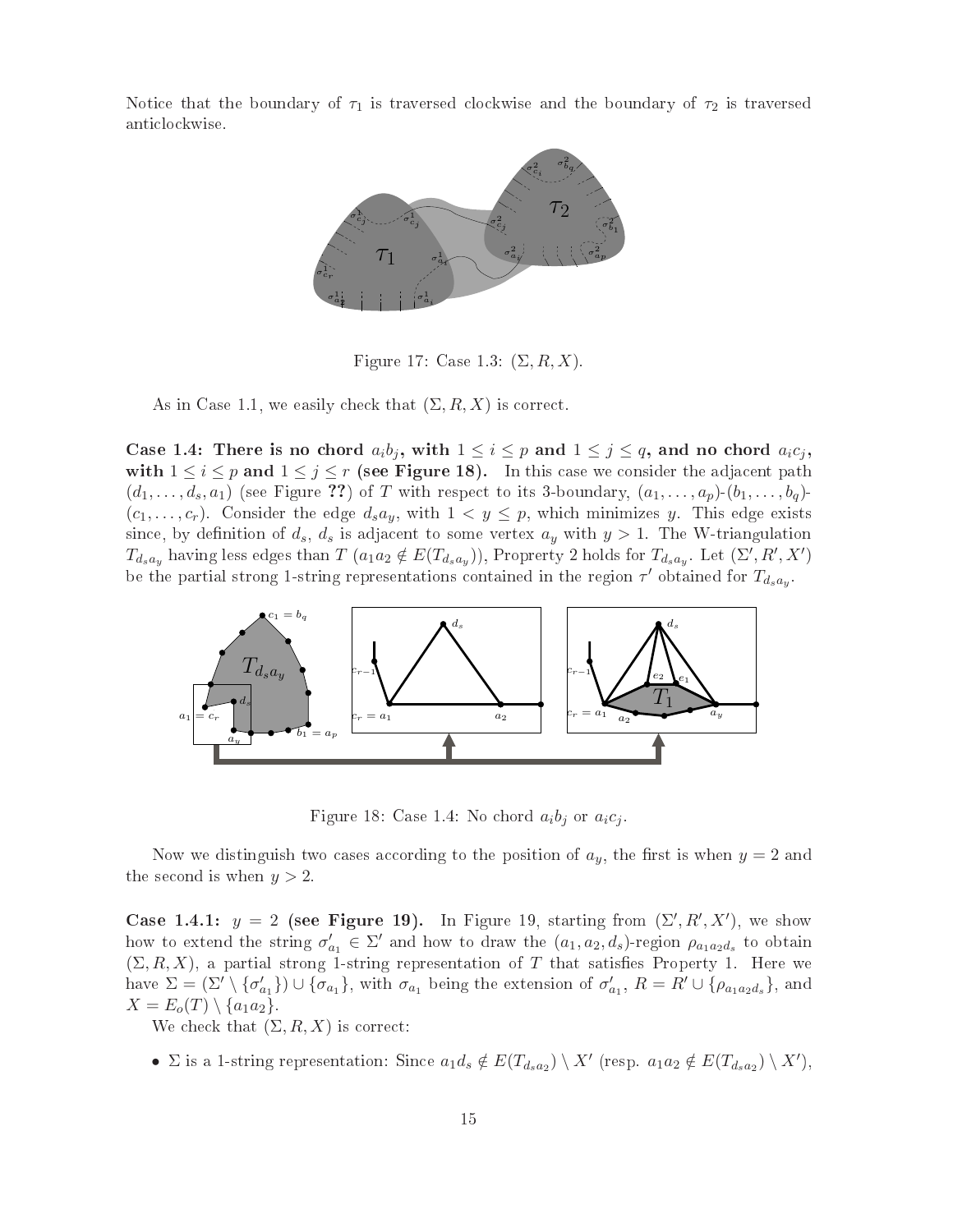

Figure 19: Case 1.4.1.

the two strings  $\sigma_{a_1}$  and  $\sigma_{d_s}$  (resp.  $\sigma_{a_1}$  and  $\sigma_{a_2}$ ) intersect only once, in  $\tau \cap \overline{\tau'}$ . So there is no pair of strings cossing each other more than once.

- $\Sigma$  is a 1-string representation of  $T \setminus X$  with  $X = E_o(T) \setminus \{a_1 a_2\}$ : Indeed,  $(E(T_{d_s a_2}) \setminus E(T_{d_s a_3})$  $(X') \cup \{a_1 d_s, a_1 a_2\} = E(T) \setminus X.$
- $(\Sigma, R)$  is "strong": The only inner-face of T that is not an inner-face in  $T_{d_s a_2}$  is  $a_1 a_2 d_s$ . Since the regions  $\tau'$  and  $\rho_{a_1 a_2 d_s}$  are disjoint, all the face-regions of  $R = R' \cup \{\rho_{a_1 a_2 d_s}\}$ are disjoint.
- We see in Figure 19 that conditions (b), (c), (d), and (e) of Property 1 are satisfied.

**Case 1.4.2:**  $y > 2$  (see Figure 20). Let us denote  $e_1, e_2, \ldots, e_t$  the neighbors of  $d_s$  strictly inside the cycle  $(d_s, a_1, a_2, \ldots, a_y)$ , going "from right to left" (see Figure 20). By minimality of y we have  $e_i \neq a_j$ , for all  $1 \leq i \leq t$  and  $1 \leq j \leq y$ .

Let  $T_1$  be the subgraph of  $T$  that lies inside the cycle  $(a_1,\ldots,a_y,e_1,\ldots,e_t,a_1)$ . By Lemma 2,  $T_1$  is a W-triangulation. Since the W-triangulation T has no separating 3-cycle  $(d_s, a_y, e_i)$ or  $(d_s,e_i,e_j)$ , there exists no chord  $a_ye_i$  or  $e_ie_j$  in  $T_1$ . So  $(a_2,a_1)$ - $(a_1,e_t,\ldots,e_1,a_y)$ - $(a_y,\ldots,a_2)$ is a 3-boundary of  $T_1$ . Finally, since  $T_1$  has less edges than  $T$   $(a_1d_s \notin E(T_1))$ , Property 1 holds for  $T_1$  with respect to the mentionned 3-boundary. Let  $(\Sigma_1, R_1, X_1)$  be the partial strong 1-string representations contained in the region  $\tau_1$  obtained for  $T_1$ .

In Figure 20, starting from  $(\Sigma', R', X')$  and  $(\Sigma_1, R_1, X_1)$ , we show how to join the strings  $\sigma'_{c}$  $a_1 \in \Sigma'$  and  $\sigma_{a_1}^1 \in \Sigma_1$  (resp.  $\sigma_{a_y} \in \Sigma'$  and  $\sigma_{a_y}^1 \in \Sigma_1$ ), how to extend the strings  $\sigma_{e_i}^1 \in \Sigma^1$ , for  $1 \leq i \leq t$ , and how to draw the face-regions  $\rho_{a_ye_1d_s}$ ,  $\rho_{e_t a_1d_s}$ , and  $\rho_{e_ie_{i-1}d_s}$ , for  $2 \leq i \leq t$ , in order to obtain  $(\Sigma, R, X)$ , a partial strong 1-string representation of T that satisfies Property 1. Here we have  $\Sigma = (\Sigma' \setminus {\sigma'_c})$  $\{a_1,a_2',a_y'\} \cup (\Sigma_1 \backslash (\{\sigma^1_{a_y},\sigma^1_{a_1}\} \cup \{\sigma^1_{e_i} \mid i \in [1,t]\})) \cup \{\sigma_{a_1},\sigma_{a_y}\} \cup \{\sigma_{e_i} \mid i \in [1,t]\})$ [1, t]}, with  $\sigma_{a_1}$  (resp.  $\sigma_{a_y}$ ) being the junction of  $\sigma'_{c}$  $a_1$  and  $\sigma_{a_1}^1$  (resp.  $\sigma_a^{\prime}$  $a_y'$  and  $\sigma_{ay}^1$ ), the strings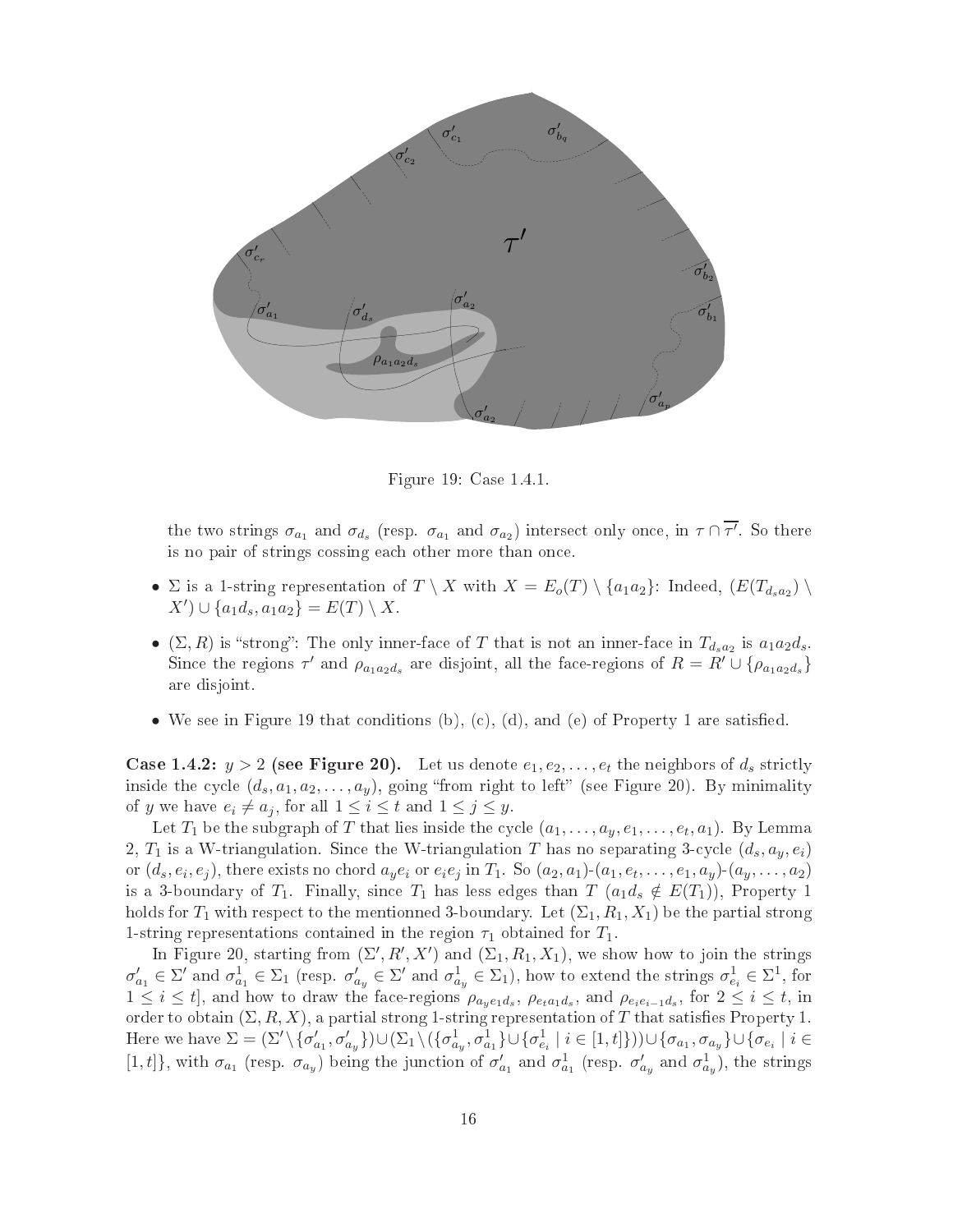$\sigma_{e_i}$  being the extensions of the strings  $\sigma_{e_i}^1 \in \Sigma_1$ ,  $R = R' \cup R_1 \cup \{\rho_{a_y e_1 d_s}, \rho_{e_t a_1 d_s}\} \cup \{\rho_{d_s e_i e_{i-1}}\}$  $i \in [2, t]$  and  $X = E_o(T) \setminus \{a_1 a_2\}.$ 

![](_page_16_Figure_1.jpeg)

Figure 20: Case 1.4.2.

We check that  $(\Sigma, R, X)$  is correct:

- $\Sigma$  is a 1-string representation: Since the edges  $a_1e_t$ ,  $a_1d_s$ ,  $a_ye_1$ ,  $e_ie_{i+1}$ , and  $e_id_s$  are not in  $(E(T_{d_s a_y}) \setminus X') \cup (E(T_1) \setminus X_1)$  there is no two strings intersecting more than once.
- $\Sigma$  is a 1-string representation of  $T \setminus X$  with  $X = E_o(T) \setminus \{a_1a_2\}$ : Indeed,  $E(T) \setminus X =$  $(E(T_{d_s a_y}) \setminus X') \cup (E(T_1) \setminus X_1) \cup \{a_y e_1, e_t a_1, d_s a_1\} \cup \{e_i e_{i-1} \mid i \in [2, t]\} \cup \{d_s e_i \mid i \in [1, t]\}.$
- $(\Sigma, R)$  is "strong": The only inner-faces of T that are not inner-faces in  $T_{d_s a_y}$  or  $T_1$  are  $a_1e_t d_s$ ,  $a_ye_1 d_s$ , and the faces  $e_ie_{i-1}d_s$ , for  $2 \leq i \leq t$ . Since the regions  $\tau'$ ,  $\tau_1$ ,  $\rho_{a_ye_1d_s}$ ,  $\rho_{e_t a_1 d_s}$ , and  $\rho_{e_i e_{i-1} d_s}$ , for  $2 \leq i \leq t$ , are all disjoint, all the face-regions of R are disjoint.
- We see in Figure 20 that conditions (b), (c), (d), and (e) of Property 1 are satisfied.

This completes the study of Case 1. So, Property 1 holds for any W-triangulation T such that  $|E(T)| = m$ .

Case 2: Proof of Property 2 for any W-triangulation  $T_{d_x a_y}$  such that  $|E(T_{d_x a_y})| = m.$ Recall that the W-triangulation  $T_{d_x a_y}$  is a subgraph of a W-triangulation  $T$  with 3-boundary  $(a_1,\ldots,a_p)(b_1,\ldots,b_q)$   $(c_1,\ldots,c_r)$ . Moreover, T has no chord  $a_ib_j$  or  $a_ic_j$  and its adjacent path is  $(d_1, \ldots, d_s, a_1)$ , avec  $s \geq 1$ .

When  $d_x a_y \neq d_1 a_p$  we define the couple of integers  $(z, w) \neq (x, y)$ , with  $1 \leq z \leq x$  and  $y \leq w \leq p$ , such that there is an edge  $d_z a_w \in E(T_{d_x a_y})$  (there is at least one such edge,  $d_1 a_p$ ). Within all the possibles couples  $(z, w) \neq (x, y)$ , we consider the one that maximizes z and then minimizes w. Since the vertex  $d_{x-1}$  is by definition adjacent to some vertex  $a_i$  we observe that, by maximality of z, we have  $z = x$  or  $x - 1$ .

We distinguish five cases. First we consider the case where  $d_x a_y = d_1 a_p$  (Case 2.1). When  $d_x a_y \neq d_1 a_p$  the cases depend on the edge  $d_z a_w$ . When  $z = x$  we have the case where  $w = y+1$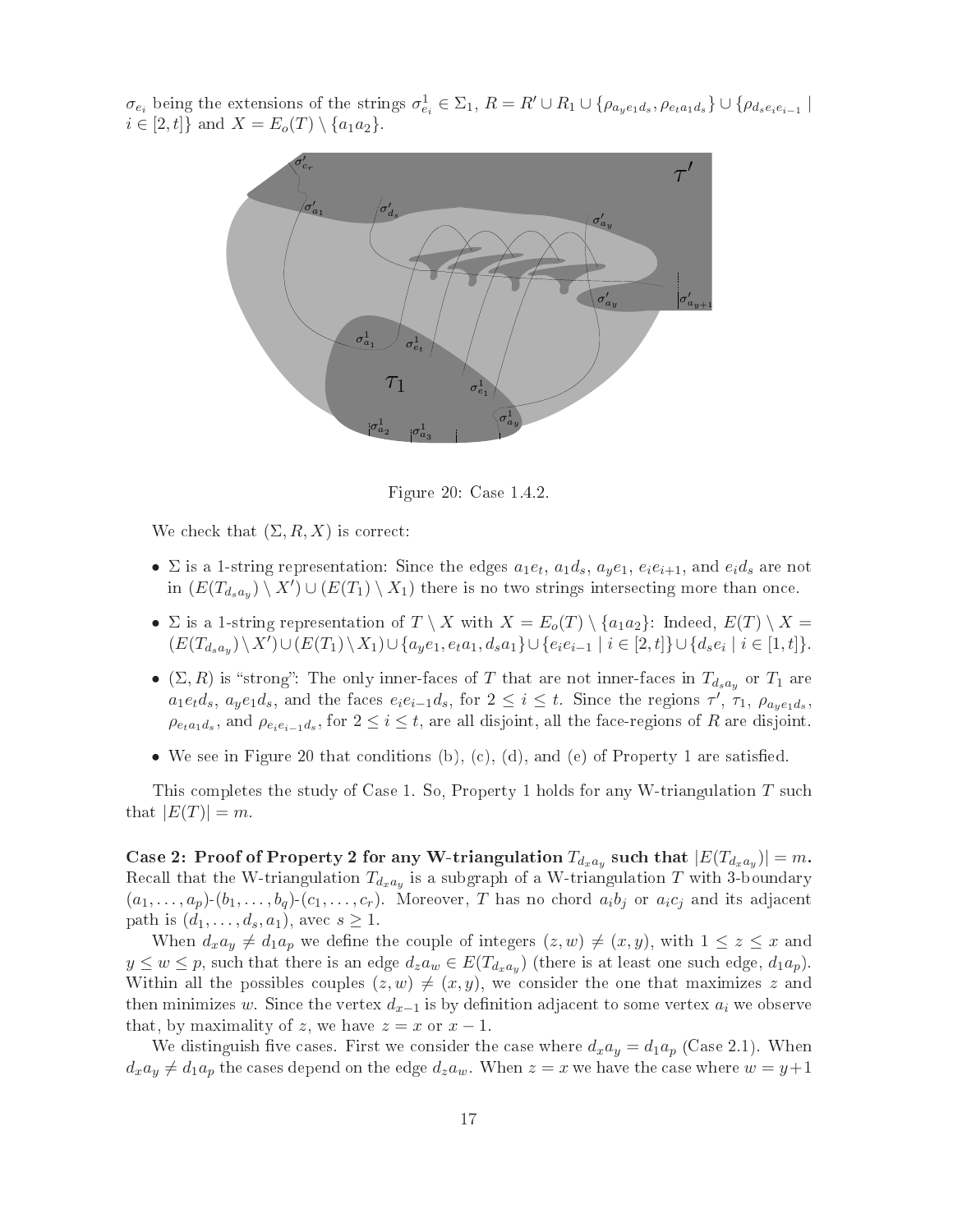(Case 2.2) and the case where  $w > y + 1$  (Case 2.4), and when  $z = x - 1$  we have the case where  $w = y$  (Case 2.3) and the case where  $w > y$  (Case 2.5).

![](_page_17_Figure_1.jpeg)

Figure 21: Case 2.1:  $T_{d_x a_y} = T_{d_1 a_p}$ .

**Case 2.1:**  $d_x a_y = d_1 a_p$  (see Figure 21). Let  $T_1$  be the subgraph of  $T_{d_1 a_p}$  that lies inside the cycle  $(a_1, d_s, \ldots, d_1, b_2, \ldots, b_q, c_2, \ldots, c_r)$ . By Lemma 2,  $T_1$  is a W-triangulation. This W-triangulation has no chord  $b_i b_j$ ,  $c_i c_j$ ,  $d_i d_j$ , or  $a_1 d_j$ . We consider two cases according to the existence of an edge  $d_1b_i$  with  $2 < i \leq q$ .

- If  $T_1$  has no chord  $d_1b_i$  then  $(d_1, b_2, \ldots, b_q)$ - $(c_1, \ldots, c_r)$ - $(a_1, d_s, \ldots, d_1)$  is a 3-boundary of  $T_1$ .
- If  $T_1$  has a chord  $d_1b_i$ , with  $2 < i \leq q$ , note that  $q > 2$  and that there cannot be a chord  $b_2a_1$  or  $b_2d_j$ , with  $1 < j \leq s$  (this would violate the planarity of  $T_{d_xa_y}$ , see Figure 21) So in this case,  $(b_2, d_1, \ldots, d_s, a_1)$ - $(c_r, \ldots, c_1)$ - $(b_q, \ldots, b_2)$  is a 3-boundary of  $T_1$ .

Finally, since  $T_1$  is a W-triangulation with less edges than  $T_{d_1a_p}$ , Property 1 holds for  $T_1$ with respect to at least one of the two mentionned 3-boundaries. Whichever 3-boundary we consider, we obtain a partial strong 1-string representation  $(\Sigma_1, R_1, X_1)$  of  $T_1$  with the same properties:

- $X_1 = E_o(T) \setminus \{d_1b_2\},\,$
- $\Sigma_1 \cup R_1$  is contained in a regoin  $\tau_1$  homeomorphic to the disk,
- in the boundary of  $\tau_1$  we successively meet the ends of  $\sigma^1_{d_1},\ldots,\sigma^1_{d_s},\sigma^1_{a_1},\sigma^1_{c_r},\ldots,\sigma^1_{c_1},\sigma^1_{b_q},\ldots,\sigma^1_{b_2}$ (in the lo
kwise or in the anti
lo
kwise sense).

In Figure 22 we modify  $(\Sigma_1, R_1, X_1)$ , by extending the strings  $\sigma_{d_1}^1$  and  $\sigma_{b_2}^1 \in \Sigma^1$  and by adding a new string  $\sigma_{a_p}$  and a new face region  $\rho_{d_1b_2a_p}$ . This leads to  $(\Sigma, R, X)$ , a partial strong 1string representation of  $T_{d_1a_p}$  that satisfies Property 2. Here we have  $X=E_o(T_{d_1a_p})\setminus\{d_1a_p\},$  $R = R_1 \cup \{\rho_{d_1b_2a_p}, \text{ and } \Sigma = (\Sigma_1 \setminus {\{\sigma_{d_1}^1, \sigma_{b_2}^1\}}) \cup {\{\sigma_{d_1}, \sigma_{b_2}, \sigma_{a_p}\}}, \text{ the strings } \sigma_{d_1} \text{ and } \sigma_{b_2} \text{ being}$ the extensions of the strings  $\sigma_{d_1}^1$  and  $\sigma_{b_2}^1 \in \Sigma_1$ .

We check that  $(\Sigma, R, X)$  is correct:

- $\Sigma$  is a 1-string representation: It is clear that there is no two strings intersecting more than on
e.
- $\Sigma$  is a 1-string representation of  $T_{d_1a_p} \setminus X$ : Indeed,  $E(T_{d_1a_p}) \setminus X = (E(T_1) \setminus X_1) \cup$  ${a_n d_1, a_n b_2}.$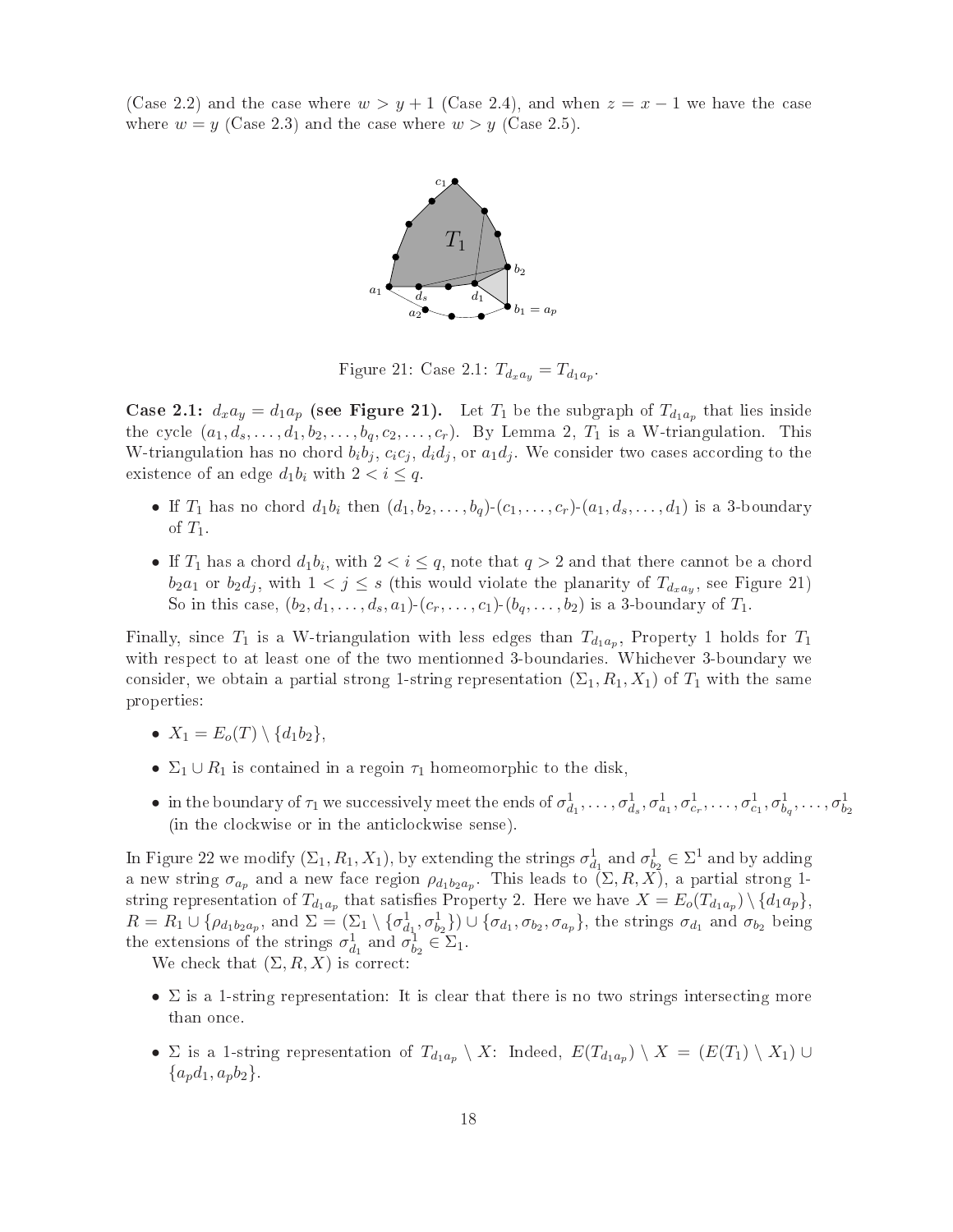![](_page_18_Figure_0.jpeg)

Figure 22: Case 2.1:  $(\Sigma, R, X)$ .

- $(\Sigma, R)$  is "strong": The only inner-face of  $T_{d_1a_p}$  that is not an inner-face of  $T_1$  is  $d_1a_pb_2$ . Since the regions  $\tau_1$  and  $\rho_{d_1a_pb_2}$  are disjoint, all the face-regions of R are disjoint.
- We see in Figure 22 that conditions (b), (c), (d), (e), (f), and (g) of Property 2 are satisfied.

![](_page_18_Figure_4.jpeg)

Figure 23: Case 2.2:  $T_{d_x a_y} \neq T_{d_1 a_p}$ ,  $z = x$  and  $w = y + 1$ .

Case 2.2:  $T_{d_x a_y} \neq T_{d_1 a_p}$ ,  $z = x$  and  $w = y + 1$  (see Figure 23). By Lemma 2,  $T_{d_z a_w}$  is a W-triangulation. Since  $T_{d_za_w}$  has less edges than  $T_{d_xa_y}$   $(d_xa_y \notin E(T_{d_za_w}))$ , Property 2 holds for  $T_{d_za_w}$ . Let  $(\Sigma', R', X')$  be the partial strong 1-string representation of  $T_{d_za_w}$  contained in the region  $\tau'$  with  $X' = E_o(T_{d_zaw}) \setminus \{d_za_w\}.$ 

In Figure 24 we modify  $(\Sigma', R', X')$ , by extending the string  $\sigma'$  $a_w \in \Sigma'$  and by adding a new string  $\sigma_{a_y}$  and a new face region  $\rho_{a_y a_w d_x}$ . This leads to  $(\Sigma, R, X)$ , a partial strong 1string representation of  $T_{d_xa_y}$  that satisfies Property 2. Here we have  $X=E_o(T_{d_xa_y})\,\backslash\,\{d_xa_y\},$  $R = R' \cup \{\rho_{a_y a_w d_x}, \text{ and } \Sigma = (\Sigma' \setminus {\sigma'_c})\}$  $\{ \sigma_{a_w} \}$ )  $\cup$   $\{ \sigma_{a_w}, \sigma_{a_y} \},$  the string  $\sigma_{a_w}$  being the extension  $\sigma_{a_w}^1 \in \Sigma'.$ <br>We check that  $(\Sigma, R, X)$  is correct:

- $\Sigma$  is a 1-string representation: It is clear that there is no two strings intersecting more than on
e.
- $\Sigma$  is a 1-string representation of  $T_{d_x a_y} \setminus X$ : Indeed,  $E(T_{d_x a_y}) \setminus X = (E(T_{d_z a_w}) \setminus X') \cup X'$  ${d_za_w}.$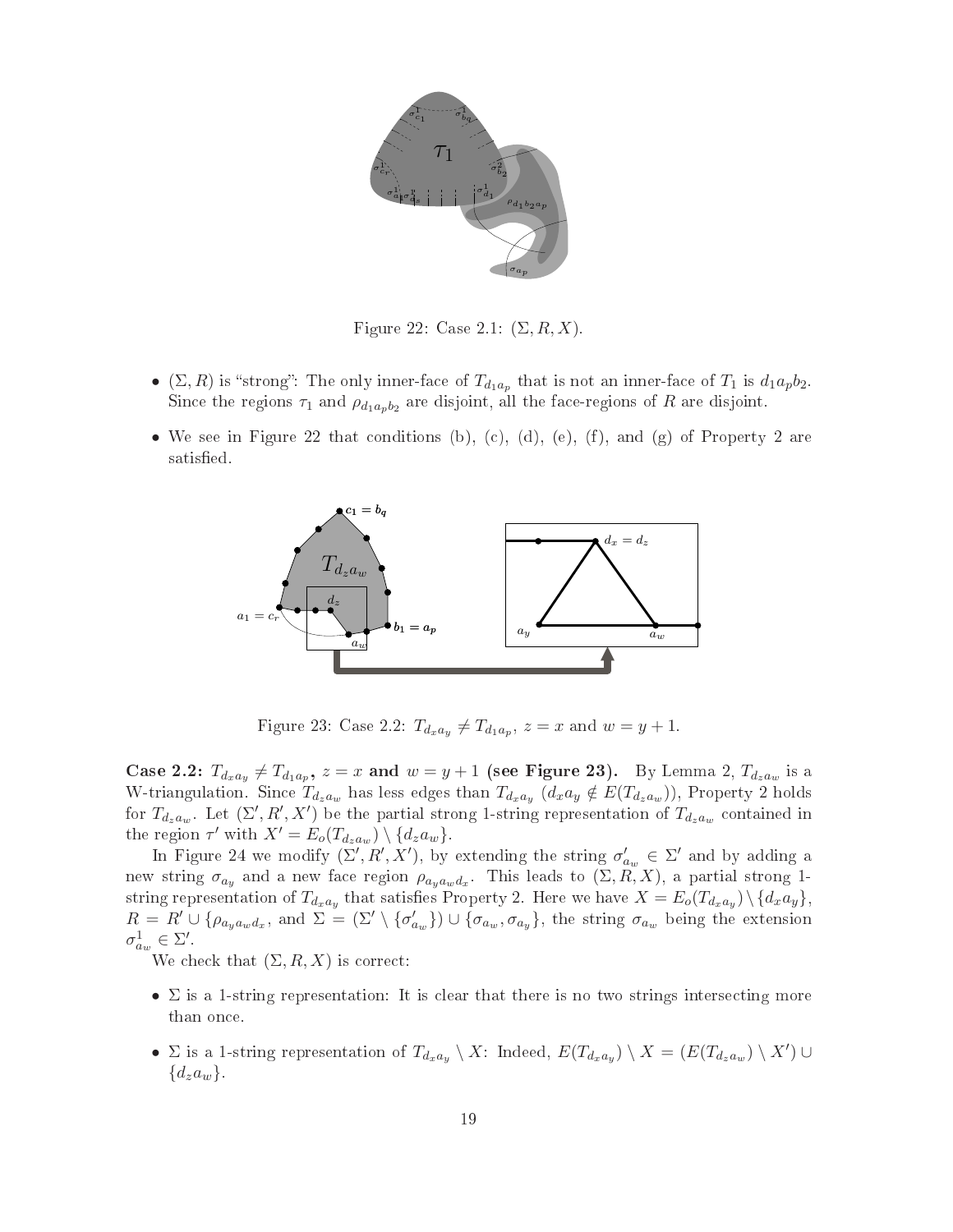![](_page_19_Figure_0.jpeg)

Figure 24: Case 2.2:  $(\Sigma, R, X)$ .

- (Σ, R) is "strong": The only inner-face of  $T_{d_x a_y}$  that is not an inner-face of  $T_{d_z a_w}$  is  $d_x a_y a_w$ . Since the regions  $\tau'$  and  $\rho_{d_x a_y a_w}$  are disjoint, all the face-regions of R are disjoint.
- We see in Figure 24 that conditions (b), (c), (d), (e), (f), and (g) of Property 2 are satisfied.

![](_page_19_Figure_4.jpeg)

Figure 25: Case 2.3:  $T_{d_x a_y} \neq T_{d_1 a_p}$ ,  $z = x - 1$  and  $w = y$ .

Case 2.3:  $T_{d_x a_y} \neq T_{d_1 a_p}, z = x - 1$  and  $w = y$  (see Figure 25). By Lemma 2,  $T_{d_z a_w}$  is a W-triangulation. Since  $T_{d_za_w}$  has less edges than  $T_{d_xa_y}$   $(d_xa_y \notin E(T_{d_za_w}))$ , Property 2 holds for  $T_{d_za_w}$ . Let  $(\Sigma', R', X')$  be the partial strong 1-string representation of  $T_{d_za_w}$  contained in the region  $\tau'$  with  $X' = E_o(T_{d_z a_w}) \setminus \{d_z a_w\}.$ 

In Figure 26, we modify  $(\Sigma', R', X')$  by extending the string  $\sigma'$  $d_x \in \Sigma'$  and by adding a new face region  $\rho_{d_x a_y d_w}$ . This leads to  $(\Sigma, R, X),$  a partial strong 1-string representation of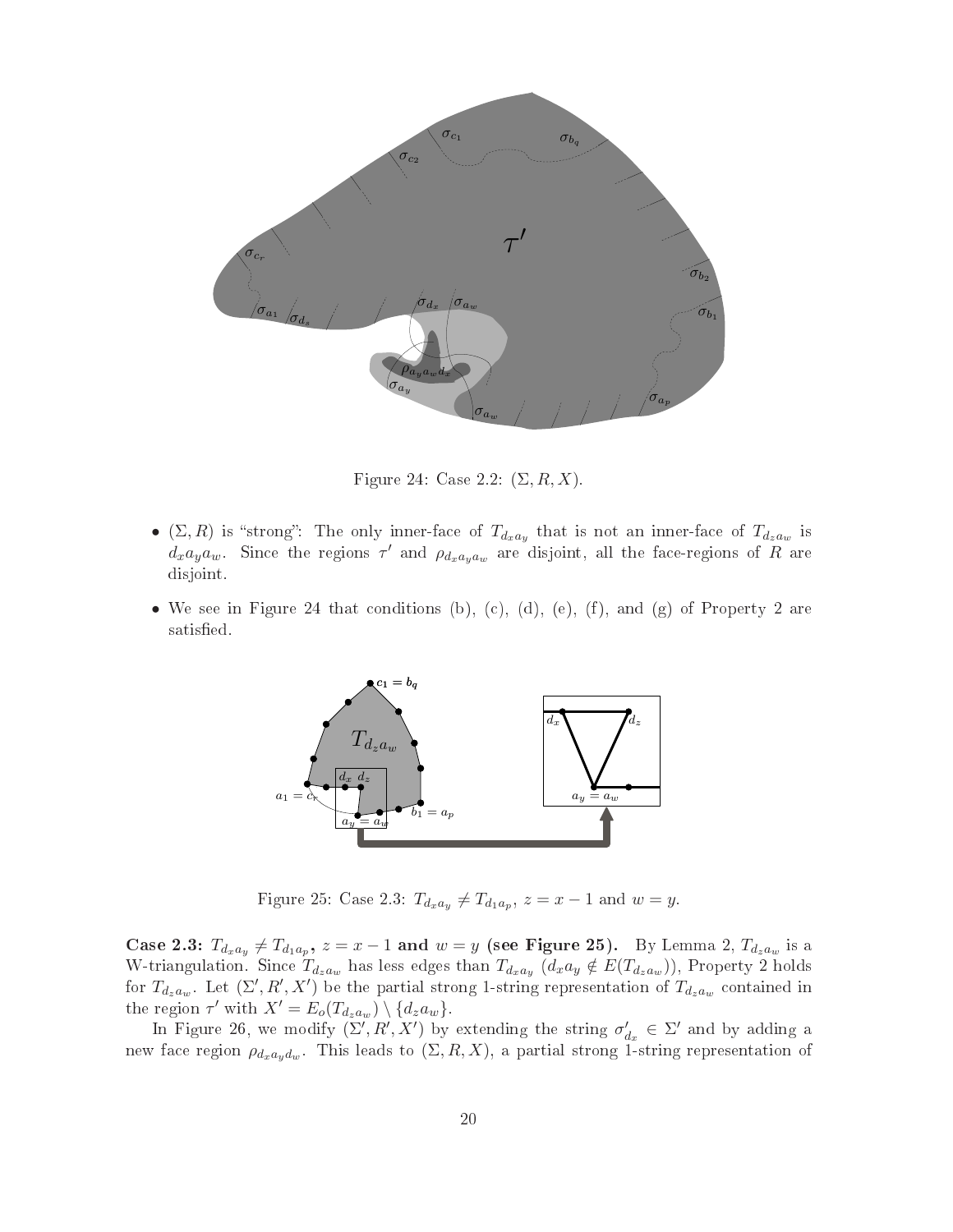$T_{d_x a_y}$  that satisfies Property 2. Here we have  $X = E_o(T_{d_x a_y}) \setminus \{d_x a_y\}, R = R' \cup \{\rho_{d_x a_y d_w}, \text{ and } \Sigma = (\Sigma' \setminus {\{\sigma'_{d_x}\}} \cup {\{\sigma_{d_x}\}}, \text{ the string } \sigma_{d_x} \text{ being the extension } \sigma^1_{d_x} \in \Sigma'.$  $\{\sigma_{d_x}\}\cup\{\sigma_{d_x}\}\$ , the string  $\sigma_{d_x}$  being the extension  $\sigma_{d_x}^1 \in \Sigma'$ .

![](_page_20_Figure_1.jpeg)

Figure 26: Case 2.3:  $(\Sigma, R, X)$ .

We check that  $(\Sigma, R, X)$  is correct:

- $\Sigma$  is a 1-string representation: Since the edges  $d_x d_z$  and  $d_x a_y$  are not in  $(E(T_{d_z a_w}) \setminus X')$ there is no two strings intersecting more than once.
- $\Sigma$  is a 1-string representation of  $T_{d_x a_y} \setminus X$ : Indeed,  $E(T_{d_x a_y}) \setminus X = (E(T_{d_z a_w}) \setminus X') \cup X'$  ${d_xd_z, d_xa_y}$
- $(\Sigma, R)$  is "strong": The only inner-face of  $T_{d_x a_y}$  that is not an inner-face of  $T_{d_z a_w}$  is  $d_x d_z a_y$ .<br>Since the persians  $\tau'$  and a sum disjoint all the face persians of B are disjoint. Since the regions  $\tau'$  and  $\rho_{d_x d_z a_y}$  are disjoint, all the face-regions of R are disjoint.
- We see in Figure 26 that conditions (b), (c), (d), (e), (f), and (g) of Property 2 are satisfied.

![](_page_20_Figure_8.jpeg)

Figure 27: Case 2.4:  $T_{d_x a_y} \neq T_{d_1 a_p}$ ,  $z = x$  and  $w > y + 1$ .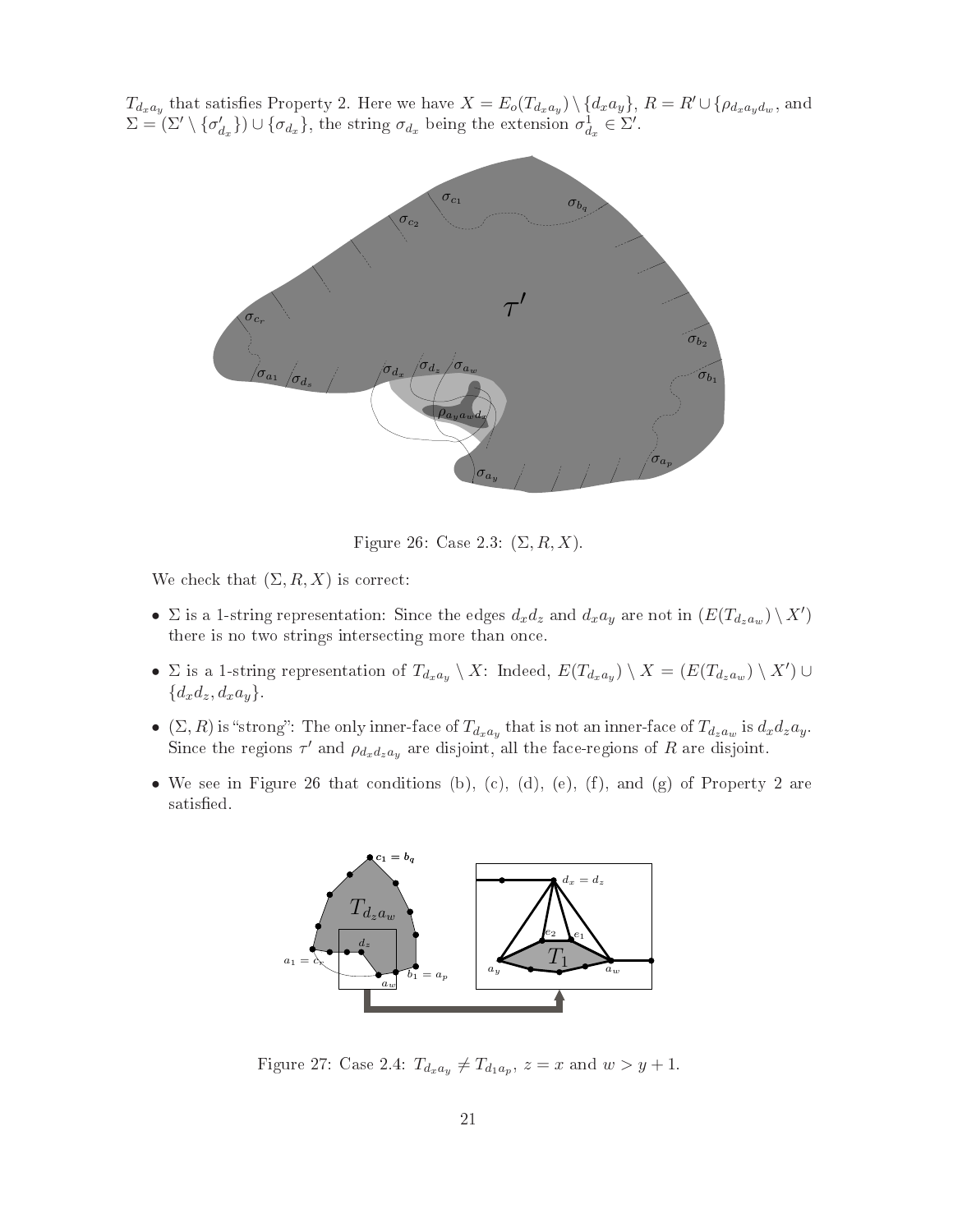Case 2.4:  $T_{d_x a_y} \neq T_{d_1 a_p}$ ,  $z = x$  and  $w > y + 1$  (see Figure 27). By Lemma 2,  $T_{d_z a_w}$  is a W-triangulation. Since  $T_{d_za_w}$  has less edges than  $T_{d_xa_y}$   $(d_xa_y \notin E(T_{d_za_w}))$ , Property 2 holds for  $T_{d_za_w}$ . Let  $(\Sigma', R', X')$  be the partial strong 1-string representation of  $T_{d_za_w}$  contained in the region  $\tau'$  with  $X' = E_o(T_{d_z a_w}) \setminus \{d_z a_w\}.$ 

Let us denote  $e_1, e_2, \ldots, e_t$  the neighbors of  $d_x$  strictly inside the cycle  $(d_x, a_y, \ldots, a_w)$ , going "from right to left" (see Figure 27). Since there is no chord  $a_i a_j$  we have  $t > 0$ . Furthermore by minimality of w we have  $e_i \neq a_j$ , for all  $1 \leq i \leq t$  and  $y \leq j \leq w$ . Let  $T_1$  be the subgraph of  $T_{d_x a_y}$  that lies inside the cycle  $(a_y, \ldots, a_w, e_1, \ldots, e_t, a_y)$ . By Lemma 2,  $T_1$  is a W-triangulation. Since the W-triangulation  $T_{d_x a_y}$  has no separating 3-cycle  $(d_x, a_w, e_i)$  or  $(d_x, e_i, e_j)$ , there exists no chord  $a_w e_i$  or  $e_i e_j$  in  $T_1$ . With the fact that  $t > 0$ , we know that  $(e_t, a_y)$ - $(a_y, \ldots, a_w)$ - $(a_w, e_1, \ldots, e_t)$  is a 3-boundary of  $T_1$ . Finally, since  $T_1$  has less edges than  $T_{d_x a_y}$   $(d_x a_y \notin E(T_1))$ , Property 1 holds for  $T_1$  with respect to the mentionned 3-boundary. Let  $(\Sigma_1, R_1, X_1)$  be the partial strong 1-string representations contained in the region  $\tau_1$  obtained for  $T_1$ .

In Figure 28, starting from  $(\Sigma', R', X')$  and  $(\Sigma_1, R_1, X_1)$ , we show how to join the strings  $\sigma'_{c}$  $\alpha_{aw} \in \Sigma'$  and  $\sigma_{aw}^1 \in \Sigma_1$ , how to extend the string  $\sigma_{ay}^1 \in \Sigma^1$  and the strings  $\sigma_{e_i}^1 \in \Sigma^1$ , for  $1 \leq i \leq t$ , and how to draw the face-regions  $\rho_{a_y e_t d_x}$ ,  $\rho_{e_1 a_w d_x}$ , and  $\rho_{e_i e_{i-1} d_x}$ , for  $2 \leq$  $2 \leq t$ , in order to obtain  $(\Sigma, R, X)$ , a partial strong 1-string representation of  $T_{d_x a_y}$  that satisfies Property 2. Here we have  $\Sigma = (\Sigma' \setminus {\sigma'_c})$  $\{a_w^l\}) \cup (\Sigma_1 \setminus (\{\sigma^1_{a_i} \mid i \in [y,w]\} \cup \{\sigma^1_{e_i} \mid i \in$  $[1,t]\})\cup\{\sigma_{a_i}\mid i\in[y,w]\}\cup\{\sigma_{e_i}\mid i\in[1,t]\},\$  with  $\sigma_{a_w}$  being the junction of  $\sigma'_{c}$  $a_w$  and  $\sigma_{a_w}^1$ , the strings  $\sigma_{a_i}$  (resp.  $\sigma_{e_i}$ ) being the extensions of the strings  $\sigma_{a_i}^1 \in \Sigma_1$  (resp.  $\sigma_{e_i}^1 \in \Sigma_1$ ),  $R = R' \cup R_1 \cup {\rho_{e_1 a_w d_x, \rho_{a_y e_t d_x}} \} \cup {\rho_{d_s e_t e_{t-1}} \mid i \in [2, t]}$  and  $X = E_o(T) \setminus {d_x a_y}.$ 

![](_page_21_Figure_3.jpeg)

Figure 28: Case 2.4:  $(\Sigma, R, X)$ .

We check that  $(\Sigma, R, X)$  is correct:

- $\Sigma$  is a 1-string representation: Since the edges  $d_x a_y$ ,  $a_w e_1$ ,  $e_i e_{i+1}$ , and  $d_x e_i$  are not in  $(E(T_{d_xa_y})\setminus X')\cup (E(T_1)\setminus X_1)$  there is no two strings intersecting more than once.
- $\Sigma$  is a 1-string representation of  $T_{d_x a_y} \setminus X$  with  $X = E_o(T_{d_x a_y}) \setminus \{d_x a_y\}$ : Indeed,  $E(T_{d_xa_y})\setminus X = (E(T_{d_za_w})\setminus X')\cup (E(T_1)\setminus X_1)\cup \{a_we_1,d_xa_y\} \cup \{e_ie_{i-1} \mid i \in [2,t]\} \cup \{d_xe_i \mid e_i\}$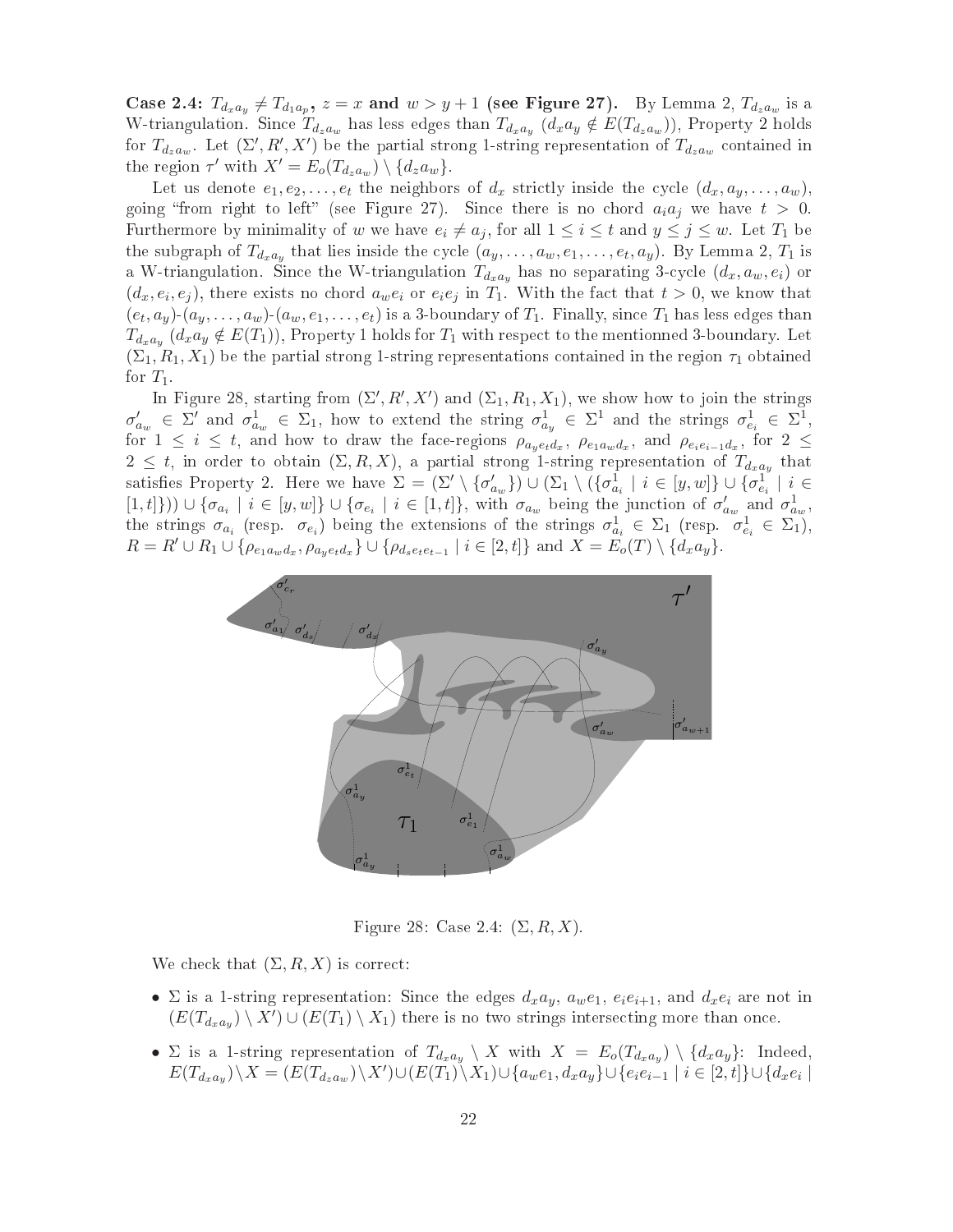$i \in [1, t]$ .

- $\bullet$  ( $\Sigma, R$ ) is "strong": The only inner-faces of  $T_{d_x a_y}$  that are not inner-faces in  $T_{d_z a_w}$  or  $T_1$ are  $d_x a_y e_t$ ,  $d_x a_w e_1$ , and the faces  $d_x e_i e_{i-1}$ , for  $2 \leq i \leq t$ . Since the regions  $\tau'$ ,  $\tau_1$ ,  $\rho_{d_x a_y e_t}$ ,  $\rho_{d_x a_w e_1}$ , and  $\rho_{d_x e_i e_{i-1}}$ , for  $2 \leq i \leq t$ , are all disjoint, all the face-regions of R are disjoint.
- We see in Figure 28 that conditions (b), (c), (d), (e), (f), and (g) of Property 2 are satisfied.

![](_page_22_Figure_3.jpeg)

Figure 29: Case 2.5:  $T_{d_x a_y} \neq T_{d_1 a_p}$ ,  $z = x - 1$  and  $w > y$ .

Case 2.5:  $d_x a_y \neq d_1 a_p$ ,  $z = x - 1$  and  $w > y$  (see Figure 29). By Lemma 2,  $T_{d_z a_w}$  is a W-triangulation. Since  $T_{d_xa_w}$  has less edges than  $T_{d_xa_y}$   $(d_xa_y \notin E(T_{d_za_w}))$ , Property 2 holds for  $T_{d_za_w}$ . Let  $(\Sigma', R', X')$  be the partial strong 1-string representation of  $T_{d_za_w}$  contained in the region  $\tau'$  with  $X' = E_o(T_{d_z a_w}) \setminus \{d_z a_w\}.$ 

Let us denote  $e_1, e_2, \ldots, e_t$  the neighbors of  $d_z$  strictly inside the cycle  $(d_z, d_x, a_y, \ldots, a_w, d_z)$ . going "from right to left" (see Figure 29). By maximality of z, there is no edge  $d_x a_w$ , so  $t > 0$ . Let us denote  $f_1, \ldots, f_u$  the neighbors of  $d_x$  strictly inside the cycle  $(d_x, a_y, \ldots, a_w, d_z)$ , going "from right to left" (see Figure 29). Note that  $f_1 = e_t$  and that by minimality of w, there is no edge  $d_za_y$ , so  $u > 0$ .

By minimality of w we have  $e_i \neq a_j$  (resp.  $f_i \neq a_j$ ), for all  $1 \leq i \leq t$  (resp.  $1 \leq i \leq u$ ) and  $y \leq j \leq w$ . Let  $T_1$  be the subgraph of  $T_{d_xa_y}$  that lies inside the cycle  $(a_y, \ldots, a_w, e_1, \ldots, e_t, f_2, \ldots, f_u, a_y)$ . By Lemma 2,  $T_1$  is a W-triangulation. Since the W-triangulation  $T_{d_x a_y}$  has no separating 3-cycle  $(d_z,a_w,e_i),\ (d_z,e_i,e_j),\ (d_x,f_i,f_j),$  or  $(d_x,f_i,a_y),$  there exists no chord  $a_we_i,\ e_ie_j,$  $f_i f_j$ , or  $f_i a_y$  in  $T_1$ . With the fact that  $t > 0$  and  $u > 0$ , we know that  $(f_1, f_2, \ldots, f_u, a_y)$  $(a_y, \ldots, a_w)$   $(a_w, e_1, \ldots, e_t)$  is a 3-boundary of  $T_1$ . Finally, since  $T_1$  has less edges than  $T_{d_x a_y}$  $(d_x a_y \notin E(T_1))$ , Property 1 holds for  $T_1$  with respect to the mentionned 3-boundary. Let  $(\Sigma_1, R_1, X_1)$  be the partial strong 1-string representations contained in the region  $\tau_1$  obtained for  $T_1$ .

In Figure 30, starting from  $(\Sigma', R', X')$  and  $(\Sigma_1, R_1, X_1)$ , we show how to join the strings  $\sigma'_{a_w} \in \Sigma'$  and  $\sigma^1_{a_w} \in \Sigma_1$ , how to extend the string  $\sigma'_{a_w}$  $d_x$   $\in \Sigma', \sigma^1_{a_y} \in \Sigma^1$  the strings  $\sigma^1_{e_i} \in \Sigma^1$ , for  $1 \leq i \leq t$ , and the strings  $\sigma_{f_i}^1 \in \Sigma^1$ , for  $2 \leq i \leq u$ , and how to draw the face-regions  $\rho_{d_za_we_1},\,\rho_{d_ze_ie_{i-1}},$  for  $2\leq i\leq t$ ,  $\rho_{d_zd_xe_t},\,\rho_{d_xf_if_{i-1}},$  for  $2\leq i\leq u,$  and  $\rho_{d_xa_yf_u}$  in order to obtain  $(\Sigma, R, X)$ , a partial strong 1-string representation of  $T_{d_x a_y}$  that satisfies Property 2. Here we have  $\Sigma = (\Sigma' \setminus {\sigma'_c})$  $\{\sigma_{d_x}, \sigma'_{d_w}\}\big) \cup (\Sigma_1 \setminus (\{\sigma_{d_i}^1 \mid i \in [y,w]\} \cup \{\sigma_{e_i}^1 \mid i \in [1,t]\} \cup \{\sigma_{e_i}^1 \mid i \in [2,u]\}) ) \cup \{\sigma_{a_i} \mid a_i \in [0,t]\}$